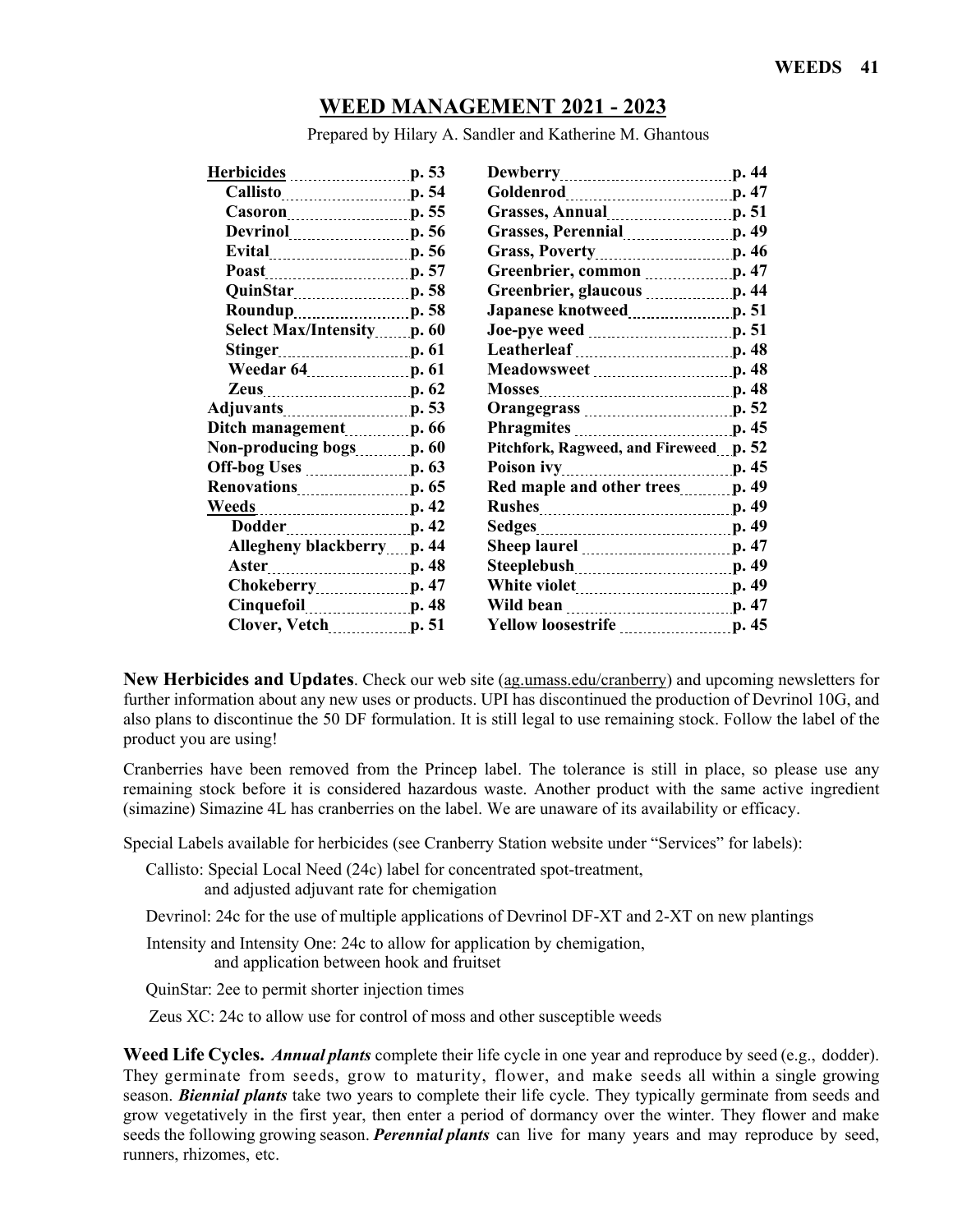Most of the weeds in cranberry production are perennials. With the exception of dodder, annual weeds are much less common and easier to control than perennials. However, infestations of annual weeds should not be taken lightly, especially on new plantings. Annual plants are designated with an (**A**). Unless otherwise noted, all other weeds are perennials.

#### **Weed Priority Ratings.** (Very High, High, Medium, and Low)

The Priority Rating of each weed is determined by considering the following: 1) impact of a given weed on cranberry, 2) the biological form or type of weed, 3) its invasive and/or reproductive capacity, and 4) its adaptation to the cranberry habitat. Each criterion has 4 possible values (1, 2, 4, or 8). The values of the 4 criteria are added together to determine the rating. Totals of 24 to 32 points  $=$  Very High Priority, 16 to 23  $=$ High, 8 to 15 = Medium, and 1 to 7 = Low. Please see the **ID Guide for Weeds in Cranberries** (available for purchase at the Cranberry Station) for the specific ranking criteria of each weed (pp. 261-272) for more details. Page numbers in the ID Guide are provided in this section as appropriate. Some weeds are in the Chart Book but were not included in the ID Guide and have been given a Priority Rating by the Extension Weed Specialist.

**Weed Mapping.** Weed maps can help you organize the management of your weed problems, especially with perennial weeds. Weed maps should be done every few years, depending on weed pressure and management objectives. Several steps are involved: 1) Correctly identify the weeds, 2) Document the location of the weeds (by drawings, GPS, or photographs), and 3) Designate a priority rating to the weed. Growers may change and adapt weeds into priority ratings to best fit their own management program.

# **VERY HIGH PRIORITY WEEDS (Rating values 24 – 32)**

# **DODDER (A)** *Cuscuta gronovii (see ID Guide, p. 247)*

Dodder is an abundant seed producer. All management efforts should be directed towards minimizing or eliminating seed production. A single plant can produce thousands of seeds in one season. The seed bank is very long-lived (>13 yr), so do everything possible to eliminate seed production and/or reduce seed viability.

Dodder is an obligate parasite and must have a host plant to survive. Woody cranberry stems are somewhat less appealing to dodder, so control of succulent weeds (such as goldenrod, loosestrife and asters) early in the season may be important.

*Prevention:* The best management strategy for dodder control is prevention of infestation. This is best accomplished through **good sanitation**. Dodder seed is easily moved in harvest water and on equipment. When possible, dodder-infested beds should be harvested after clean beds. Floats used to corral berries should be inspected for the presence of dodder seed before they are placed in beds that are dodder-free.

Dodder may also be spread vegetatively; pieces of stem can be moved on equipment and become attached to healthy plants. Care should be taken when moving any piece of equipment from a bed infested with dodder to one that is not. Equipment should be sanitized in these situations!

Where dodder infestations are just beginning, **careful scouting and hand removal** of seedlings prior to infection is a good practice. Weeds that are infected with dodder should be completely removed from the bed; dodder stems will re-grow if haustoria (the part of the parasite that penetrates the host) remain embedded in the weed. Infected cranberry vine tips should be cut off and thrown away.

*Scouting:* Begin scouting for dodder in early-mid April (unless your bog history or unusual weather conditions indicate otherwise). Mild winter temperatures may promote earlier emergence of dodder. Scout in areas where infestation has occurred in the past. Often, dodder seed will accumulate in the areas where berries are removed from the beds at harvest. Dodder seedlings may also be seen in warm, bare areas or newly sanded areas. Newly emerged seedlings are usually yellow in color, very slender, and 0.5 to 3 inches long. If the vine cover is good, move the vines aside so that you can see the duff layer; this is where early emerging seedlings will be seen.

Dodder populations in MA emerge slowly at first, but then quickly peak (50-90% germinate 30-45 days after first or early emergence) and subside. In addition, as the seeds accumulate year after year in the soil, seedlings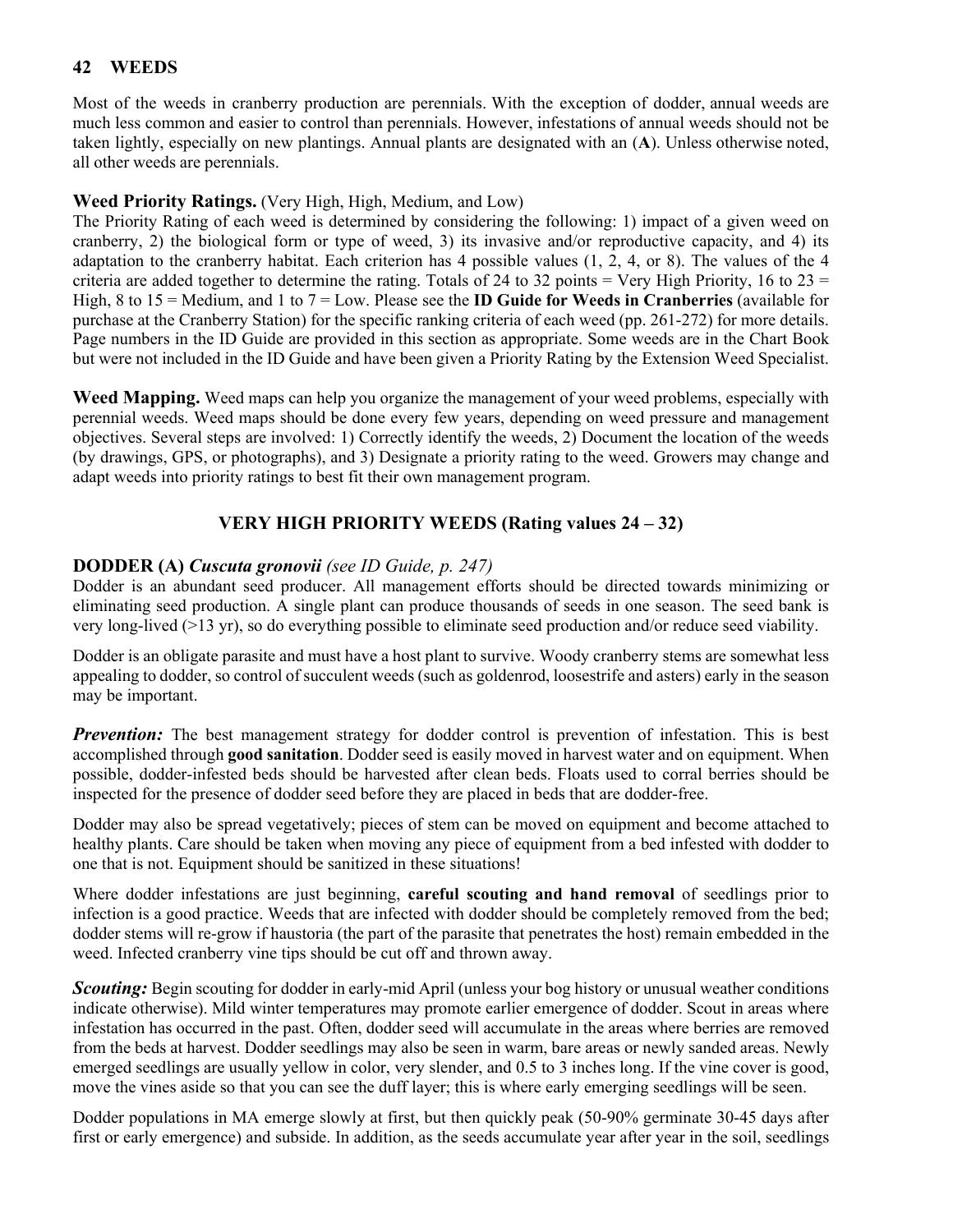emerge later and later, creating overlapping generations. The most vigorous population is the one most recently seeded (from last year). At least two separate species of dodder have been found on MA cranberry bogs, sometimes growing together.

**Preemergence Herbicide Use:** Scouting is necessary for correct timing of preemergence herbicide application. Herbicides should be applied within 10-14 days of early seedling emergence, so that the chemical is present when peak germination occurs.

Low rates of Casoron may control dodder germination. However, some growers have experienced poor control with 30-40 lb/A rates. If this is your experience, consider increasing the rate and/or making a second application for improved control. Make applications at least 3 weeks apart (not to exceed 100 lb/A in a 12-month period). Multiple applications may be more effective than a single application, especially if there are many frost irrigation events, significant rainfall, or past failures with a single application. See Notes on Casoron.

**Handlers may be restricting QuinStar use, so check before using**! QuinStar can be used during the preemergence and postemergence phase. Time preemergence QuinStar (8.4-16.8 fl oz/A) application as described for Casoron, targeting the majority of the seed population as they are germinating and emerging. Two applications are permitted (not to exceed 16.8 fl  $oz/A$  in a 12-month period) but a minimum of 30 days must elapse between applications. See notes on QuinStar.

We do not have field study data that demonstrate that Callisto will control dodder populations when applied preemergence, but some growers have tried this application timing with good results. Please contact the Station (508-295-2212 x21 or x43) and share your observations.

**Postemergence Control:** For heavy infestations, raking can prevent the onset of uprights dying, prevent leafdrop due to shading of the cranberry by the dodder canopy, and reduce dodder seed production. Raking is more effective at reducing seed production if it is done before the seeds are formed (flowering). Raking too early may not be effective because the dodder stems can re-grow from the portions embedded within the cranberry. No benefit is gained from raking more than once. For light to moderate dodder infestations, raking is not recommended.

Trash Floods: A good trash flow after harvest is helpful in removing seed capsules from the bed, but is not a replacement for prevention since subsequent infestation occurs. Growers could consider multiple trash flows if seed production is high.

Chemigating Callisto: Control has been reported when Callisto is chemigated but overall, results seem better when this herbicide is used as a spot-treatment. Chemigating Callisto definitely appears much less effective when dodder is attached to cranberry. Dodder will turn white after application, and may re-grow. Applications made before dodder flowers seem more effective than those made after flowering. Higher rates are better. See notes on Callisto.

Spot-treatment with Concentrated Callisto Solutions: Spot-treatments with concentrated Callisto solutions, as permitted via Special Local Needs (SLN or 24c), significantly reduce seed production. A single treatment made before dodder flowers reduce seed production more than applications made after flowering has started (though both are better than untreated). If you spot-treat with Callisto, you must not exceed 8 oz/A per application (2 applications permitted per year whether by spot and/or chemigation)! At 1.5 oz/gal, you can only spray out 5.3 gallons per acre per application to stay within the label rate. Lower rates (1 oz or less/gal) can also be effective and allow you to treat more area. NIS or COC must be used with POST applications. See Notes on Callisto.

Thermal Weeding: Spot treating small areas of dodder with flame cultivation (thermal weeding) may control dodder. Cranberry plants exposed will also be injured but will recover. Thermal weeding may be better suited to treating dodder in ditches, on dikes, and other non-crop areas. Reports from New Jersey indicated that short exposures may not kill the haustoria that are embedded inside the plant. Repeat applications or longer exposure times may be needed. Thermal treatments may need to be applied to an area slightly larger than what is obviously infected. Treating before seeds are produced is most effective; before flowering is best.

Spring Floods: Short (24-48 hr) floods in early to mid-May may be effective for reducing dodder infestations. Floods should cover vine tips adequately. No adverse vine or yield impact has been reported when growers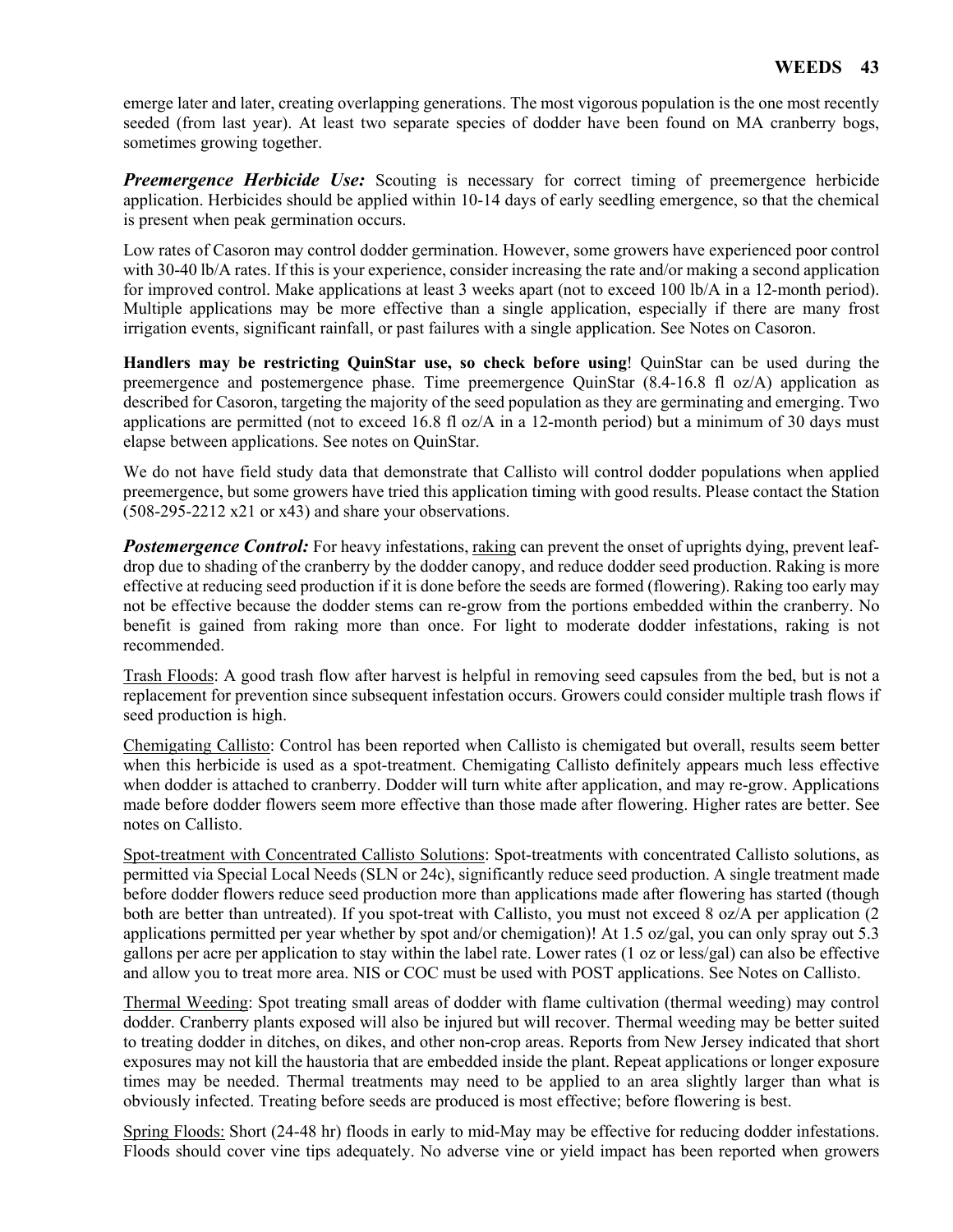have held these spring floods. Dodder floods may coincide with floods used to control black-headed fireworm. Flooding dodder 3-4 weeks after early seedling emergence appears to be more effective (compared with flooding 1-2 weeks after early seedling emergence).

**ALLEGHENY BLACKBERRY** *R. allegheniensis* (*Upright dewberry*) (*see ID Guide p. 148*) This weed has become much less prevalent but is a Very High Priority if found in the cranberry bog. Scout and control early because it can form large colonies and reduce the vigor of the vines. Control may be obtained with glyphosate wipes since it grows tall above the vine canopy. It is not controlled by floods. Young plants can be pulled or dug out by the roots. Weedar 64 may be used as described for other *Rubus* (dewberries) species.

# **BRISTLY AND PRICKLY DEWBERRY** *Rubus hispidus, R. flagellaris (see ID Guide p. 151)*

Dewberries spread rapidly on bogs by rooting at the tips of canes. Both types will kill vines if allowed to spread. The most effective way to manage dewberries is to prevent them from establishing or eliminate them as they invade the bog. Remove young plants by pulling or digging out by the roots. Control of established plants with glyphosate products is difficult because the weed grows close to vine level. Sparse or moderately colonized spots can be hand wiped with glyphosate products. Some growers opt to stake the stems of the dewberry plants to make wiping easier and to allow shorter drying time. Clipping stems with herbicide-dispensing applicators may offer partial control. See notes on Roundup. Wipes with Weedar 64 may also be effective when used in late June and July. See notes on Weedar 64.

Callisto will discolor and injure dewberries, however, the long-term management of this weed with Callisto is not yet known. Spot-treatments with concentrated Callisto solutions are more effective than chemigating. Use 2 applications of Callisto (at least 14 days between applications) to manage dewberry infestations. Repeated annual applications will likely be necessary to reduce infestations. If dewberries are in a mixed canopy with tall weeds, target the spray to reach the lower portion of the canopy (where the dewberries are). See notes on Callisto.

#### **Non-chemical options**

Late water floods reduce numbers of dewberry crowns and offspring plants in that year. Summer refloods (May 10-12 through July 15-20) may be used in desperate circumstances. This will eliminate the crop for that year! It is particularly helpful to hand pull or hand wipe remaining dewberry plants after the flood has been withdrawn. Fall floods may suppress populations of *R. hispidus* (bristly dewberry); results have varied from no impact to reduced crown density. Start the flood as early as possible (mid-September) and hold for 4 weeks for best dewberry management. It is important to remove the flood by early November to allow the vines time to become dormant prior to winter.

Recent research indicates that using flame cultivation (thermal weeding) can reduce dewberry plant size. One short duration  $(3-6 \text{ sec}/yd^2)$  if using an open flame torch; longer times, 15-30 sec are needed with infrared torches) exposure made mid-summer seems effective (reduces shoot and root biomass). Cranberry vines will be injured when exposed to thermal weeding but they will recover. Typically, however, few cranberry vines are present in heavy dewberry infestations, so the risks are much lower than in well-vined areas. Contact the Station (508-295-2212 x21 or x43) for more information about thermal weeding.

Knife-raking or pruning in the fall may help uproot offspring plants. Significant dewberry patches should be scraped and replanted with new vines.

# **GLAUCOUS GREENBRIER** *Smilax glauca (Silverleaf sawbrier)* (*see ID Guide p. 241)*

Greenbriers are very difficult to control because they have extensive underground storage organs. Glaucous greenbrier (silverleaf or sawbrier) is more difficult to control than common greenbrier (greenleaf). Sawbrier grows in dense patches, spreads rapidly, and usually reaches just above vine level. It significantly impacts fruit production. Digging up the root system is not practical and will cause significant vine and bog damage. Infestations of sawbrier are more likely to occur on high edges or in locations where the bed is out of grade.

Sawbrier may be managed by hand wiping if sufficient coverage is obtained. Summertime wipes of Roundup may offer partial control. Clipping stems with Roundup-dispensing applicators in August may offer additional partial control. Severe infestations of sawbrier may necessitate bog renovation. Weedar 64 and Callisto may be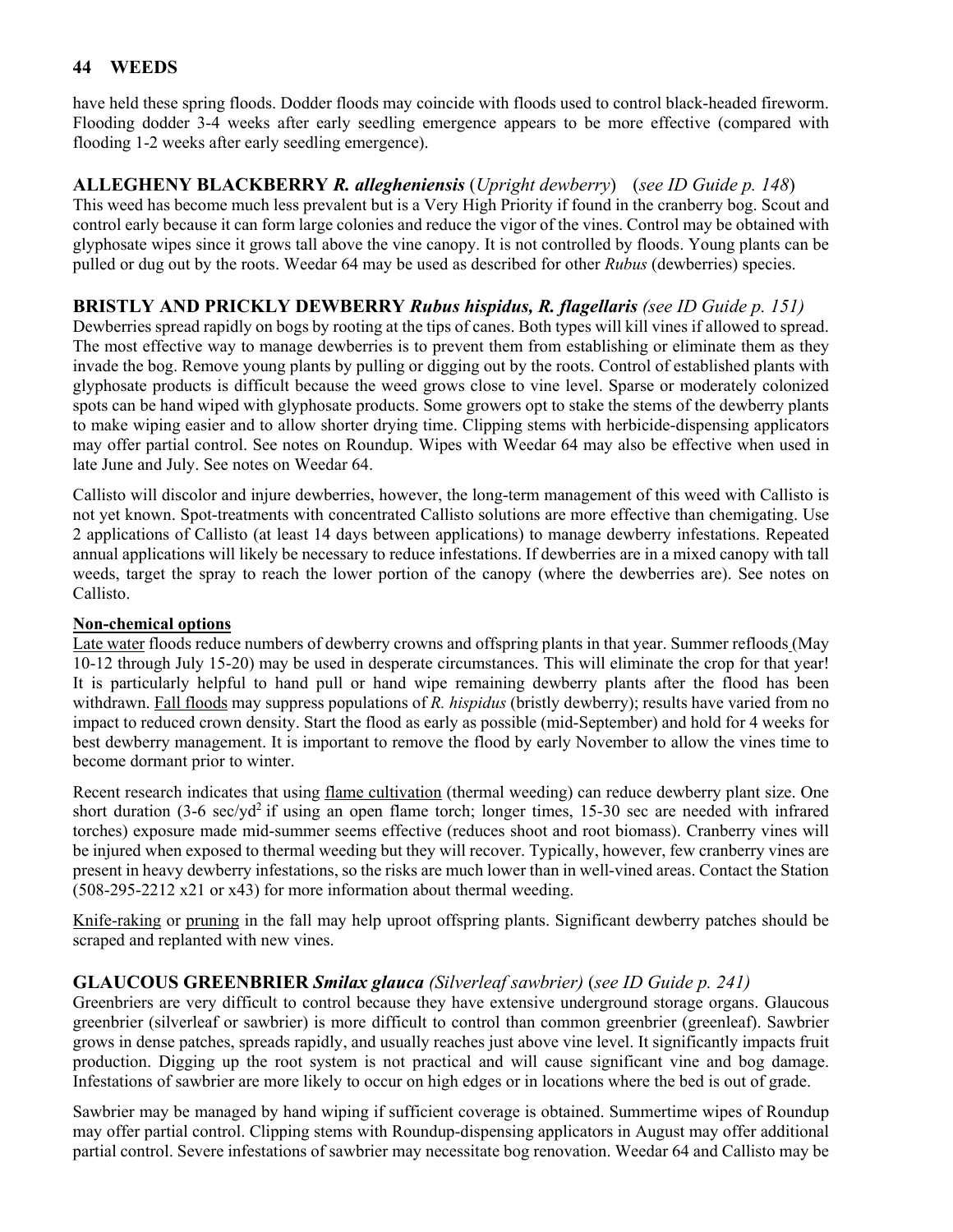used on sawbrier as per dewberry recommendations. Flooding is not effective against sawbrier. A single exposure of a mid-summer thermal weeding (hand-held flame cultivators or torches) treatment are not effective for reducing sawbrier growth.

## **PHRAGMITES** *Phragmites australis (Common reed) (see ID Guide p. 206)*

This highly invasive species and aggressive weed is being observed more frequently on commercial bogs and must not get a foothold on the bog. Scout often and pull young plants. Expanding or established populations should be **treated and controlled immediately**!! Control has been obtained on-bog by glyphosate wiping early and then wiping again when the plant re-grows. Other options include glyphosate applications (10-20% solutions) in early to mid-summer (before it gets too tall) followed by mowing approximately 3-4 weeks after herbicide application. You can also mow first and then apply glyphosate about 4 weeks later when plants regrow. Control any infestations that are occurring near the bog as well. Maintaining good drainage will make the bog less favorable for Phragmites.

# **POISON IVY** *Toxicodendron radicans (see ID Guide p. 153)*

Treat small infestations of poison ivy (PI) early and eradicate! Repeated annual applications of a concentrated Callisto solution decrease PI cover and increase cranberry cover, especially where PI infestations are severe. Our results showed slightly better control with mid-June applications compared to late May applications. If you spottreat with Callisto (Special Local Needs label), you must not exceed 8 oz/A limit (2 applications permitted per year)! At 1.5 oz Callisto/gal, you can only spray out 5.3 gal per acre per application to stay within the label rate. Lower rates (1 oz or less Callisto/gal) might also be effective and allow you to treat more area, but we have not tested this.

**Late-season or post-harvest control**. Glyphosate wipes will control this weed, but the potential for vine damage is high. Research has shown that clipping the stems with herbicide-dispensing applicators may offer partial control. Adding 1 part Weedar 64 to 4 parts of the Roundup mixture may be helpful but will likely increase the possibility of crop injury. See 2,4-D cautions. If wiping once, early-mid September applications may give better control than August applications. Glyphosate has a 30-day PHI. Later applications can be made on bogs that will not be harvested due or very late harvested bogs. Rates as low as 5-10% solutions gave decent control. Control for significant infestations of PI is post-harvest spot treatments with Roundup sprays or mechanical spot renovation followed by replanting.

DO NOT USE thermal weeding or burning for poison ivy control. The toxic plant components can become airborne and cause significant health problems.

Many people are highly allergic to PI. Protective lotions and soaps are available that minimize the irritation caused by PI oils; these work very well when applied according to label instructions. Lotions are usually applied prior to exposure and soaps are used to remove oils after exposure to the plant. Rinse with a lot of cool water; small amounts of water may only spread the oils.

#### **YELLOW LOOSESTRIFE** *Lysimachia terrestris (see ID Guide p. 118)*

Although recent research indicates that yield loss was weakly associated with increasing yellow loosestrife (YLS) stem density, it is difficult to control and few viable options are available. Management efforts should begin while patches are still small and before they have a chance to spread. YLS should also be managed as it can serve as an early season host for dodder and tips may harbor *Sparganothis* larvae.

Reports from NJ indicated that QuinStar at 8.4 oz/A plus NIS or COC in mid-July controls YLS. The evidence of control is seen in the year AFTER application. This timing may coincide with YLS post-bloom. Handler restrictions may apply for QuinStar – please check with you handler before using.

Fall or spring applications of Casoron may offer some control of loosestrife. Wipes with Roundup or Weedar 64 may also provide control. Efficacy of chemigated Callisto on YLS seems low.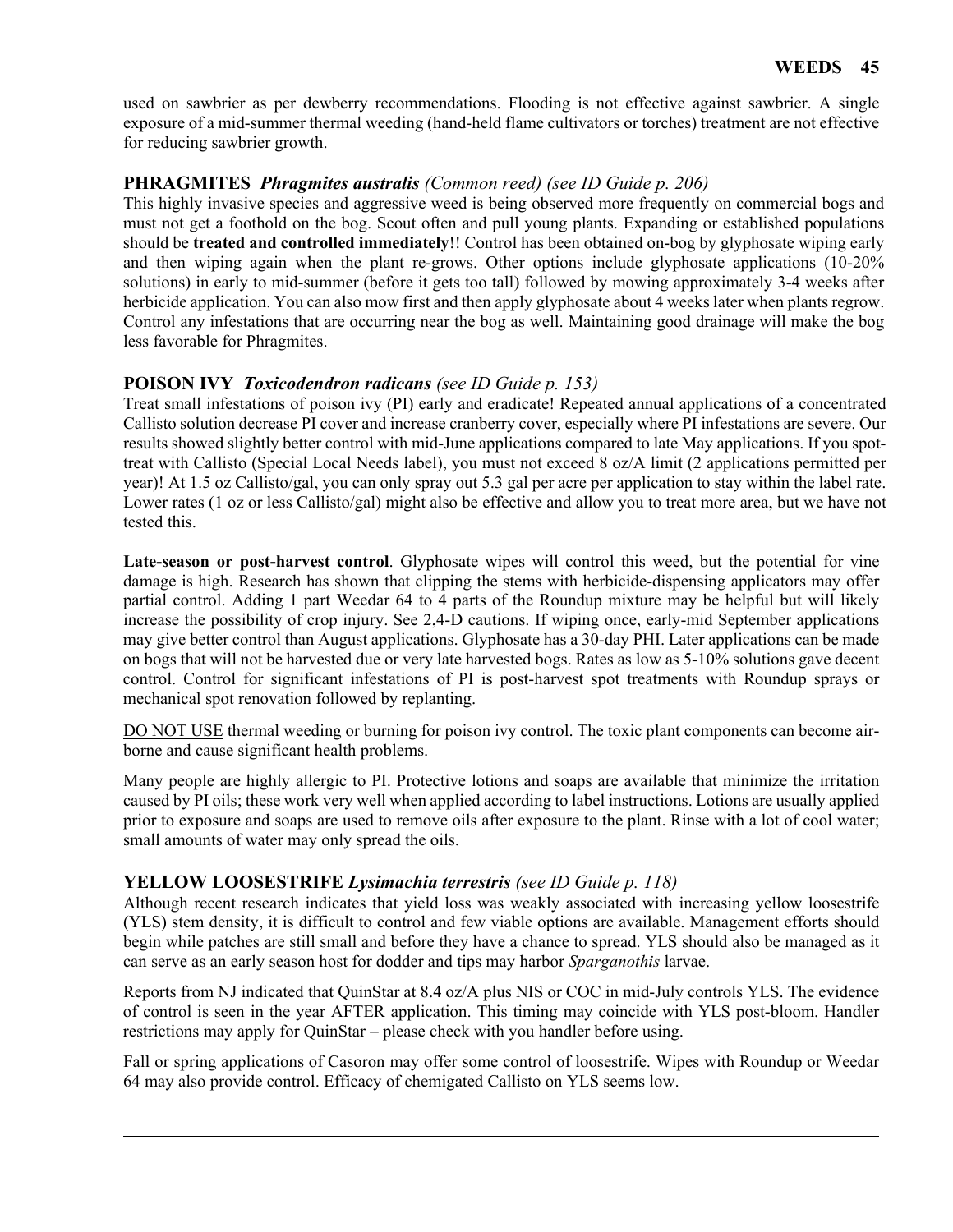# **HIGH PRIORITY WEEDS (Rating values 16 – 23)**

#### **POVERTY GRASS** *(see ID Guide p. 190)*

Poverty grass (PG) refers to two similar species of perennial grass (little bluestem (*Schizachyrium scoparium)*  and broomsedge *(Andropogon virginicus)*) that reproduce by seeds. To control these perennial grasses, control effort should be directed at all life stages. It is important to stop seeds from germinating (preemergence herbicides), stop adult plants from making seeds (mowing and postemergence herbicides) and also to control adult plants (postemergence herbicides, hand weeding/digging out clumps).

PG species are "warm season" grasses. The seeds do not germinate until air and soil temperatures are warm (above 60°F) and existing adult plants do not begin to grow rapidly until later in the summer (mid-July). In the spring and early summer, plants are at the same height or lower than the cranberry canopy, making problem areas hard to identify.

#### **Preemergence**

In demonstration plots, Evital (80 lb/A) in the spring or fall injured existing plants but did not prevent new plants in the spring. The spring application of Evital seemed to give better control of existing plants than the fall application, and also decreased the appearance of new PG plants. The spring application did cause visible symptoms of vine stress (on Stevens). The stress did not result in yield loss. Growers report good control when winter sanding followed a fall Evital application (60-75 lb/A).

Preemergence herbicides like Devrinol DF-XT (18 lb/A) may stop seeds from germinating and becoming new clumps of grass, but will not control existing clumps of grass. Spring Casoron (80 lb/A) seemed to provide only slight control of existing plants.

#### **Postemergence**

Postemergence herbicides that work on grasses include sethoxydim (Poast) and clethodim (Select Max, Intensity, and other registered products with this active ingredient). Growers have reported good results chemigating Intensity/Intensity One (when used with required surfactant) for PG. Growers have also reported good control with a pre-bloom (cranberry) spray of Select by air, and August applications of Select Max by backpack and boom sprayer. Spot-treatment of individual clumps in mid-July with one application of Select, Intensity, or Poast reduced PG biomass compared to the untreated and the PG did not produce seeds. Caution: regardless of application method, applying clethodim products when cranberry plants are at roughneck stage can cause deformities in cranberry flowers. This seems to be more severe for 'Howes" than other varieties. We have not seen significant yield reductions from clethodim associated floral deformities in test plots, but growers have reported yield loss on Howes showing severe symptoms.

Roundup wipes of grass clumps during summer may also offer control, but should be done before PG begins to make seeds. Postharvest, Roundup (0.7% solution) sprayed directly into the base of grass clumps in the fall injured existing plants but did not reduce seed production (PG had already made and shed seeds at this point) or new plant growth in the following year. Poast sprayed directly into the base of grass clumps in the fall also injured existing plants, but was less effective than Roundup.

Hand weeding PG clumps is effective but very labor-intensive. After weeding, we did not observe any regrowth from root fragments left behind. Weeding done before plants make seeds will help control the emergence of new plants the next year. However, hand weeding can be done anytime to control existing plants, including after harvest. Use of a dandelion puller tool can be useful to remove small isolated clumps.

Mowing: Try to mow as early as you can. Remove the seed heads from the bog (bag them) if possible. Even if seed heads appear immature when they are mowed, these seed heads can open up within several days after being cut down.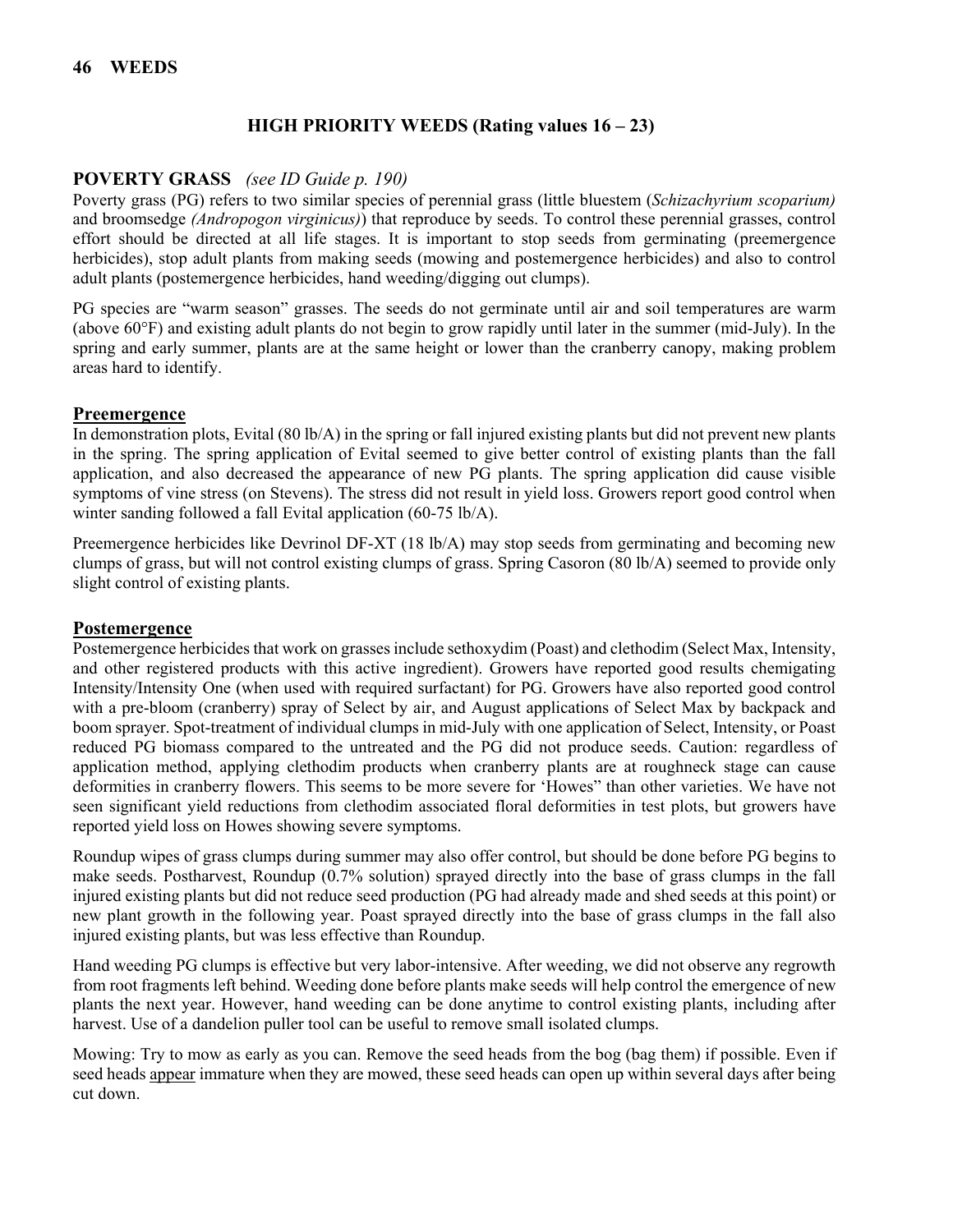#### **CHOKEBERRY** *Photinia melanocarpa (see ID Guide p. 147)*

Infestations of chokeberry can reduce yields and will spread in the beds. The best management strategy is to prevent infestation and treat patches before they get large. Chokeberry plants do not grow tall on the bog. Take care when using postemergence glyphosate wipes to minimize vine injury. When chokeberry plants are short, it may be more effective to hand wipe them rather than wiping with a hockey stick wiper. They can also be removed with pliers.

#### **COMMON GREENBRIER** *Smilax rotundifolia (Greenleaf sawbrier, bullbrier) (see ID Guide p. 242)*

Common greenbrier is bushier, more upright, and spreads more slowly than glaucous greenbrier, and grows above the cranberry vines, making it easier to control with glyphosate wipes than glaucous greenbrier. Thorough coverage is important. Repeat applications in successive years may be needed for total control. See Notes on Roundup. Digging up the root system is not practical and will cause significant vine and bog damage.

#### **GOLDENRODS** *Euthamia* **and** *Solidago spp. (see ID Guide p. 63)*

Recent data indicate that yields decline with as few as 10 NLGR plants per  $0.5$  yd<sup>2</sup>. They can be extremely difficult to control and spread rapidly. For this reason, every effort should be made to control patches before they spread. Preemergence (Casoron) and postemergence (Callisto) herbicides can provide partial control of this weed.

Data indicate that Callisto works very well against narrow-leaved goldenrod (NLGR). Stinger/Spur applications also offer reasonable control of NLGR. Use the lowest effective rate of Stinger/Spur as cranberry vine injury is likely with over-application or off-target coverage. Wipes with Roundup or Weedar 64 may also offer control.

#### **SHEEP LAUREL** *Kalmia angustifolia (see ID Guide p. 144)*

Although not a common weed, sheep laurel is very well adapted to the bog habitat. It can spread on the bog and reduce yields. Young saplings should be pulled by hand (pliers help). Larger plants are much more difficult to control but can be wiped with glyphosate products. See Notes on Roundup.

#### **WILD BEAN** *Apios americana**(Ground Nut)*

Wild bean is well controlled with Stinger/Spur applications, but carries a significant risk of vine injury. It is very sensitive to Stinger/Spur at rates lower than the usual label rate (e.g., 1/16 oz/gal). When using wipes, stake the wild bean vines to make wiping easier.

Many growers have reported good wild bean control with Callisto. Glyphosate products can also be used to wipe wild bean. A salt water solution applied after berry set can also be used to burn the bean tops off (1 lb/gal water, do not exceed 200 gal/A).

Preemergence options can include Casoron (75 lbs/A) followed by Devrinol DF-XT (15 lb/A) or 2-XT at 15 qt/A. Allow 10 days between applications.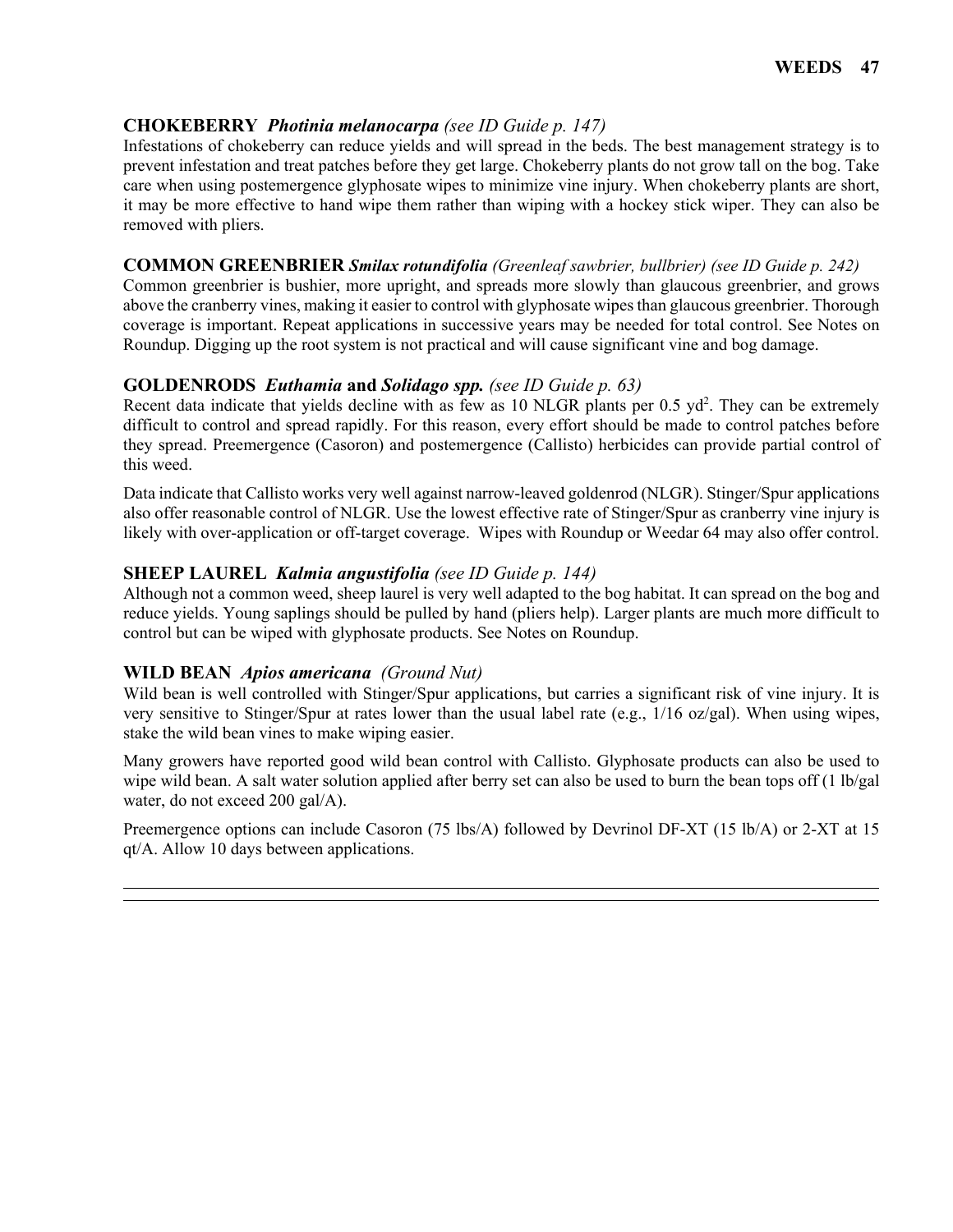### **MEDIUM PRIORITY WEEDS (Rating values 8 – 15)**

#### **ASTER** *Aster spp. (see ID Guide pp. 52)*

The impact of asters on cranberries is variable. Asters are usually found in bare patches on the bog. Once the patch becomes established, asters are much harder to control. Higher rates of Stinger/Spur as POST application offer the best option; use care to avoid contact with cranberry vines during application to minimize any vine injury.

Glyphosate wipes in the summer may be helpful. Thorough coverage and repeat applications are necessary. Weedar 64 may also be effective. Some growers report efficacy with chemigated Callisto against asters, but results were not always compelling. Applications of Casoron in March-April or November offer some suppression but will probably not eradicate this weed.

#### **CINQUEFOIL** *Potentilla spp.* **and** *Argentina anserina (Five-finger)* (*see ID Guide p. 121)*

The impact of cinquefoil is variable. Colonization of cinquefoil may indicate a problem with vine growth and higher than ideal pH. Improvement of fertilizer program may help control this weed. If the soil pH is greater than 5.0, the use of sulfur to lower pH will favor the growth of the cranberry vines over that of the weed. See Notes on Sulfur.

Callisto seems to work well on this weed, but it takes a while for symptoms to appear and for the weed to die; be patient! Hand wiping or hand pulling can also be used to eliminate small patches. Growers report using 60 lb Casoron in early May (as a spot-treatment) with very good results.

#### **LEATHERLEAF** *Chamaedaphne calyculata (see ID Guide p. 143)*

Leatherleaf is a perennial, woody plant that can spread on the bog and reduce yield. Scout and remove young plants. It can be controlled by hand wiping during the summer with a solution of glyphosate products. Weedar 64 can also be used as a wipe as per dewberry recommendations.

#### **MEADOWSWEET** *Spiraea latifolia (see ID Guide p. 155)*

Meadowsweet is a slow spreader on cranberry bogs. Scout and remove young plants. This weed should be pulled out by hand or wiped with Roundup during the summer.

**MOSSES** *Polytrichum* **spp.** *(Haircap moss), Sphagnum* **spp.** *(Sphagnum moss) (see ID Guide p. 258)* Moss infestations are on the increase and may warrant a higher Priority Rating in some situations. The presence of these plants on the bog usually indicates a drainage problem. Evaluate the drainage in the area and improve prior to starting a chemical control plan.

Zeus (sulfentrazone) is available through a Special Local Needs label (2020). This herbicide appears to be very effective against both types of moss. Application must be made to dormant buds or vine damage will occur. See notes on Zeus.

A 20% acetic acid product (known as horticultural acetic acid) is sold as a biopesticide for use on food crops. Spot-treatment applications of 20% acetic acid have shown good control of moss; actively growing cranberry plants were damaged but recovered. Use of 5% acetic acid (store-bought vinegar) is mostly ineffective.

Growers report using 100 lb/A Evital in the spring against Sphagnum moss with good results. Casoron is labeled for haircap moss control, but control has not been seen at 60 lb/A. Other products may be available. Contact the Weed Specialist for updates.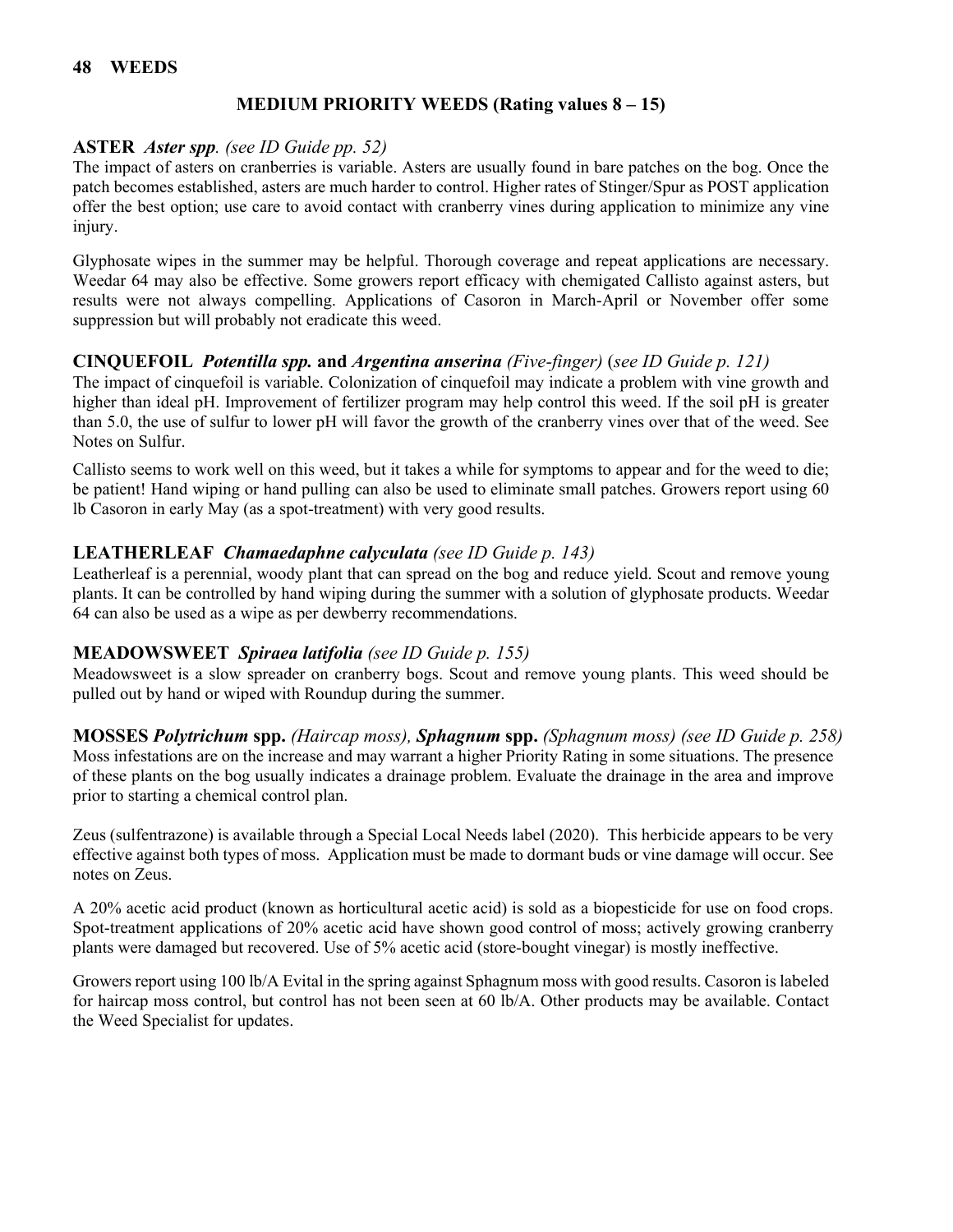# **PERENNIAL GRASSES** *(see ID Guide pp. 185-211)*

Depending on the species, perennials grasses could be considered Medium to Very High Priority (see related species information if not specifically listed). These grasses often colonize bare areas and are becoming more problematic, especially on newer bogs. Encouraging vine growth may reduce potential for problems. Some species may be difficult to eradicate once established.

**Postemergence herbicides** that work on grasses include sethoxydim (Poast) and clethodim (e.g., Select/Max, Intensity/One). Clethodim products usually have better efficacy against perennial grasses. Callisto (chemigated) may offer some postemergence control of grasses with wide leaves such as deer-tongue grass. **Preemergence herbicides** Casoron or Evital (spring or fall) or Devrinol (spring only) may all offer control. Use high-end rates for preemergence herbicides.

Roundup wipes or sprays (1-1.5%) that are directed into the base of grass clumps may also offer control.

| Deer-tongue grass,<br><b>Broad-leaved</b><br>panicgrass | Evital gives partial control. (Dichanthalium clandestinum; ID Guide p. 182)                                                                                                                 |
|---------------------------------------------------------|---------------------------------------------------------------------------------------------------------------------------------------------------------------------------------------------|
| Mannagrass                                              | Use Casoron (Spring). ( <i>Glyceria obtusa</i> ; ID Guide p. 198)                                                                                                                           |
| Poverty grass                                           | Devrinol applications (combined with repeated mowing to remove seed heads)<br>is the best PRE herbicide recommendation.                                                                     |
| Rattlesnake grass                                       | Casoron (Spring). Clean ditches in infested area. Pulling helps a little.<br>(G. canadensis; ID Guide p. 197)                                                                               |
| Rice cutgrass                                           | Best choice is Devrinol applied before April 10. Casoron and Evital can also be<br>used; give partial control. Improve drainage. Can tolerate pH<3.<br>(Leersia oryzoides; ID Guide p. 199) |
| Smokegrass                                              | Evital (Spring). (Muhlenbergia capallaris; ID Guide p. 204)                                                                                                                                 |
| Summergrass                                             | Devrinol, Casoron or Evital. Hard to mow. (Agrostis hyemalis; ID Guide p.189)                                                                                                               |
| Switchgrass                                             | Evital (Fall). Difficult to control, repeated mowing helps. Best to dig out plants<br>prior to seed formation. ( <i>Panicum virgatum</i> ; ID Guide p. 182)                                 |
| Velvetgrass                                             | Casoron (Spring). ( <i>Holcus lanatus</i> )                                                                                                                                                 |

#### **PREEMERGENCE OPTIONS**

#### **RED MAPLE and other trees** *(see ID Guide pp. 135-140, 158-167)*

The best management strategy is to pull saplings before the root system becomes established (hopefully less than 1 year old). Larger trees must be dug out. Glyphosate or Weedar 64 wipes may be used to control small maples and to weaken large trees to facilitate removal. Clipping stems with Roundup-dispensing applicators in August may offer partial control. Wisconsin reports best results with early applications of Callisto at high rates with COC, and glyphosate wipes with an organosilicone surfactant included in the wipe solution. A weed wrench or pliers can be helpful for removing large saplings.

#### **RUSHES** *Juncus* **spp.** *(see ID Guide pp. 231-237)*

The impact of rushes can be very variable depending on the species and the location of the infestation. Rushes grow in clumps and can become quite large when well established. Control of large plants with preemergence herbicides may be difficult except at very high rates. Control may also be possible with hand-digging or repeated hand wiping with glyphosate solutions.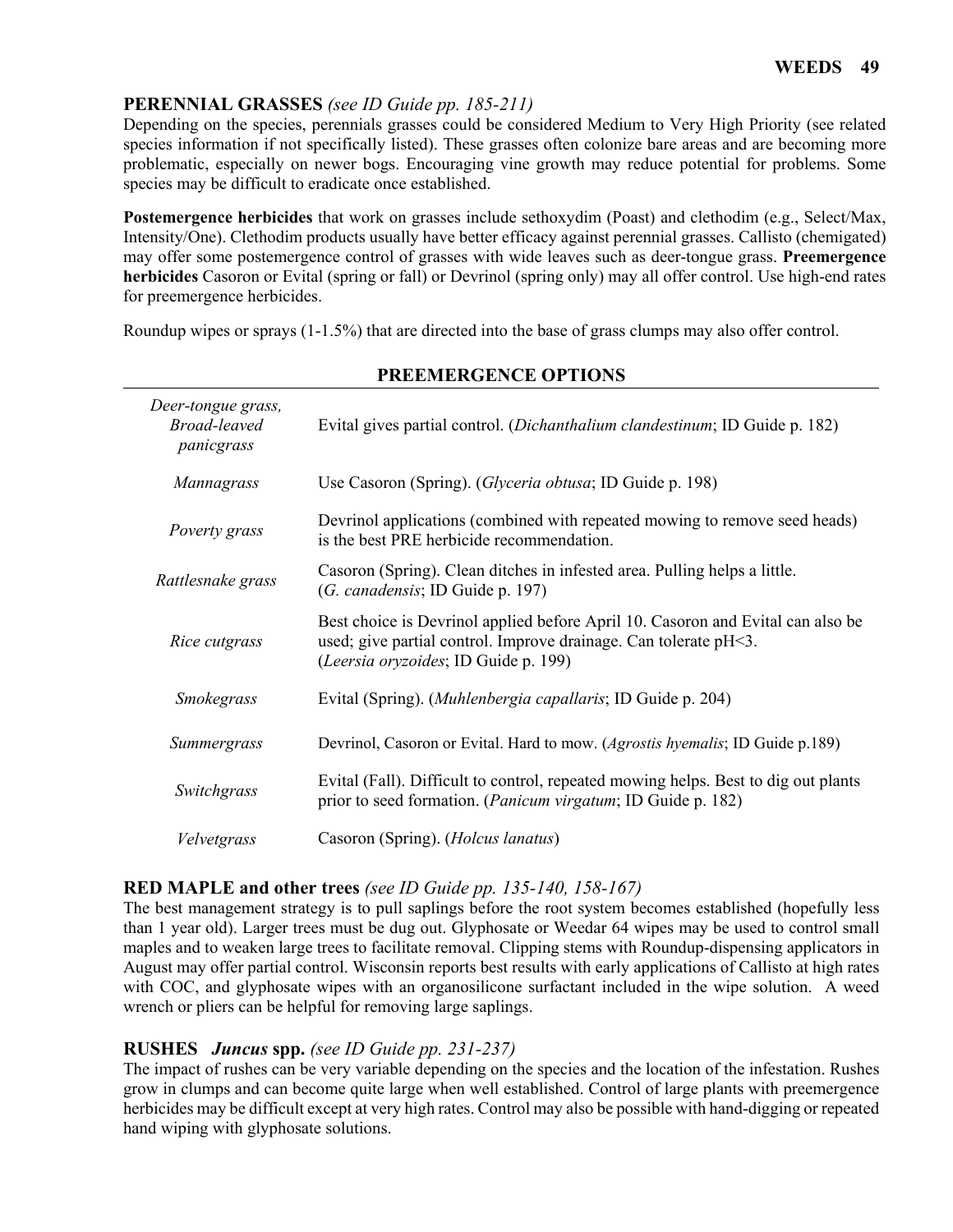Casoron and/or Devrinol applied in the spring may offer partial control of rushes. Evital may also offer some control. Salt (1-3 tsp) applied at the base of each clump in the spring can also be effective. Glyphosate wipes can be used in summer. Flame cultivation (thermal weeding) may help to control rushes, and may be practical for use in ditches and along bog edges. Call the Station (508-295-2212 x21 or x43) for more information.

# **SEDGES** *(see ID Guide pp. 212-230)*

Management of sedges combines both cultural and chemical controls. Hand dig and/or pull small patches or spot-treat with one of the preemergence herbicides listed below. Encourage vine growth in the bare areas so the sedges will not re-colonize.

Refer to the following table to locate the target weed and recommended control options and related information. TIMING: Spring applications are typically done from March through mid-April; Fall applications are typically done 1-2 weeks after harvest but at least 3 weeks prior to the winter flood. (S) or (F) following the weed name indicates 'Spring only' or 'Fall only' applications are preferred.

| <b>Preemergence Control Options</b><br><b>HERBICIDE</b> | <b>RATE</b>                                           | <b>WEEDS CONTROLLED</b>                                                                                              | <b>NOTES</b>                                                                                                                                                   |
|---------------------------------------------------------|-------------------------------------------------------|----------------------------------------------------------------------------------------------------------------------|----------------------------------------------------------------------------------------------------------------------------------------------------------------|
| Devrinol DF-XT                                          | $12-18$ lb/A (peat bogs)<br>8-12 lb/A (mineral soils) | Toothed flatsedge (nut sedge)                                                                                        |                                                                                                                                                                |
| Devrinol 2-XT                                           | 12-18 $qt/A$ (peat bogs)<br>8-12 qt/A (mineral soils) |                                                                                                                      |                                                                                                                                                                |
| Casoron 4G                                              | up to $100$ lb/A                                      | Tussock cottongrass,<br>Dulichium (S), Fresh<br>meadowgrass (F),<br>Needlegrass, Nut sedge,<br>Spike rush, Woolgrass |                                                                                                                                                                |
| Evital 5G                                               | 80-120 lb/A                                           | Needlegrass (S), Nut sedge                                                                                           | Needlegrass is difficult to                                                                                                                                    |
|                                                         | 120-160 $lb/A$                                        | Broom sedge, Needlegrass<br>(F), Spike rush, Woolgrass                                                               | handpull. Broom sedge may be<br>controlled with glyphosate<br>wipes. Dig up clumps.                                                                            |
|                                                         | <b>Postemergence Control Options</b>                  |                                                                                                                      |                                                                                                                                                                |
| <b>HERBICIDE</b>                                        | <b>RATE</b>                                           | <b>WEEDS CONTROLLED</b>                                                                                              | <b>NOTES</b>                                                                                                                                                   |
| Callisto                                                | 4-8 fl $oz/A$                                         | Nut sedge, perhaps others                                                                                            | Spot treatment or chemigation.<br><b>See Notes on Callisto.</b>                                                                                                |
| Weedar 64                                               |                                                       | Chairmaker's bulrush<br>(Three-square)                                                                               | Mix 1 part Weedar to 2 parts<br>water for hockey stick (wiper)<br>application. Best results when<br>used in late June and July. Do<br>not drip or touch vines. |

#### **STEEPLEBUSH** *Spiraea tomentosa**(Hardhack) (see ID Guide p. 157)*

Hardhack is a solitary plant that does not spread except through seed. Scout and control young plants. Pulling this weed is very effective, but the roots of established plants can be woody and larger plants may cause damage to the bog when pulled. Wipe with glyphosate.

# **WHITE VIOLET** *Viola lanceolata (see ID Guide p. 131)*

Found most often in bare patches on beds, white violet is thought to compete poorly with established vines. Thus, the best management approach is to fill in bare spots on the bog by encouraging runner growth. Otherwise, hand pulling is the next best recommendation, especially on new bogs. No chemical controls are recommended.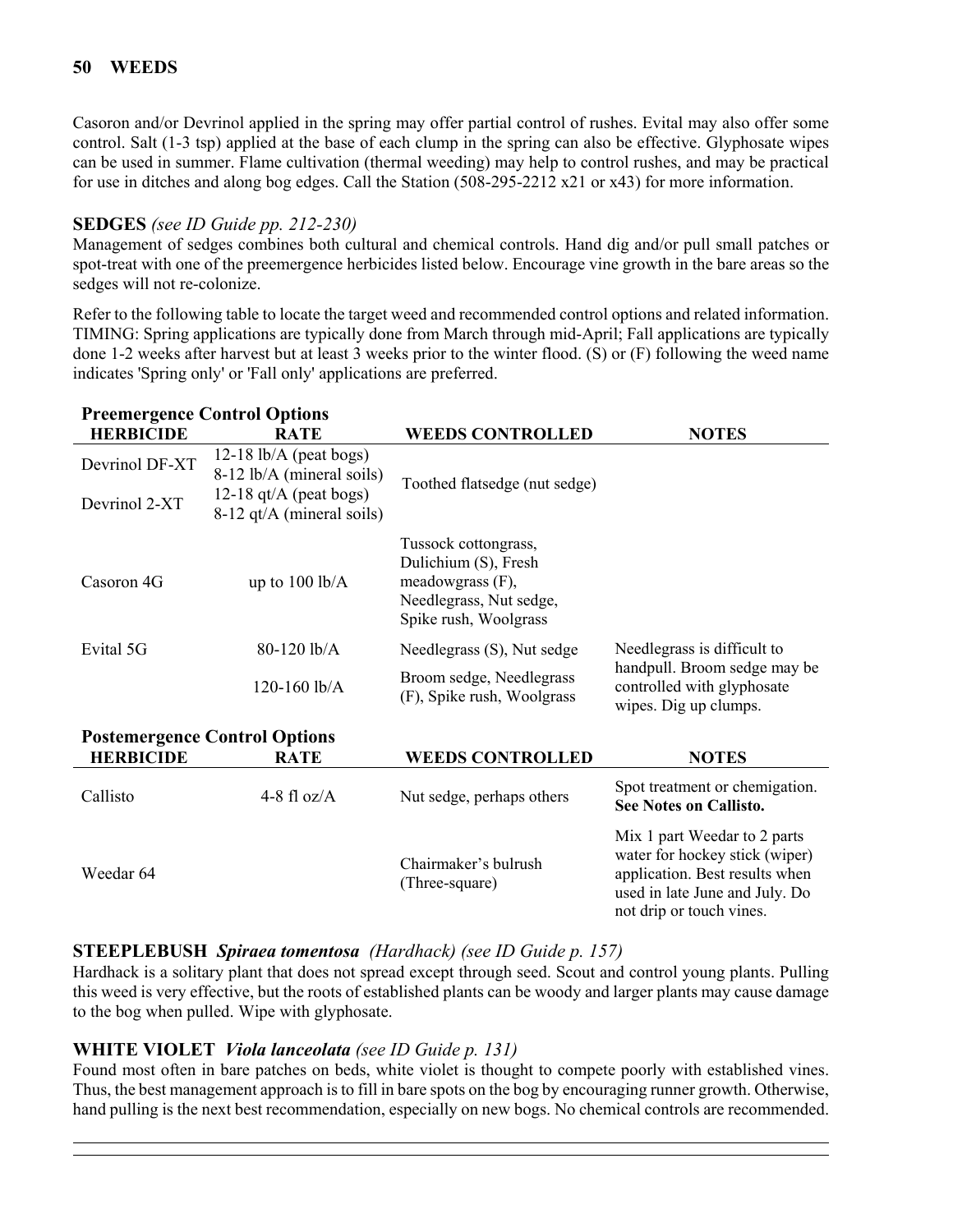### **LOW PRIORITY WEEDS (Rating values 1 – 7)**

#### **ANNUAL GRASSES**

Generally, annual grasses are most likely to appear in bare patches and/or on new bogs. Hand pulling and/or treatment with postemergence grass herbicides may be used on new and established bogs. Encourage vine growth to reduce ability of weeds to colonize the bog surface. Preventing seed production may also be important in managing these weeds.

Devrinol, Casoron, and Evital give effective preemergence control for annual grasses. Use at high-end label rates. Early reports indicate that Zeus may work to stop some the grass seeds of some species from germinating.

Postemergence herbicides that work on grasses include sethoxydim (Poast) and clethodim (Select Max, Intensity, and other registered products with this active ingredient). Callisto may provide control for some species but appears to be more effective on large-leafed grasses like crabgrass.

| Barnyard grass | Evital, Devrinol (S). ( <i>Echinochloa crus-gall</i> ; See ID Guide p. 177)                  |  |  |  |
|----------------|----------------------------------------------------------------------------------------------|--|--|--|
|                | Fall panicgrass (corn grass) Devrinol (S), Evital. (P. dichotomiflorum; See ID Guide p. 181) |  |  |  |
| Witchgrass     | Devrinol (S). ( <i>Panicum capillaire</i> ; See ID Guide p. 179)                             |  |  |  |
| Crabgrass      | Casoron (S). (Digitaria spp.; See ID Guide p. 174)                                           |  |  |  |

#### **CLOVER and VETCH** *Trifolium* **spp.** *and Vicia* **spp***. (ID Guide pp. 94-97)*

Clover and vetch tend to occur in areas of high pH. If soil pH is 5.0 or above, spot treat with two applications of sulfur at the rate of 0.2 oz/sq. ft. Apply in the late spring when soil is drained and frost protecting is over. Refer to Notes on Sulfur. Lower rates of herbicides may be effective when sulfur has been added and the pH is lowered. Vine overgrowth has been reported in heavily infested areas after clover is treated and dies back (acts like a green manure, releasing nitrogen into the soil).

Stinger/Spur offers good postemergence control of these weeds. See Stinger/Spur notes. Control clover early in the spring prior to budbreak; this minimizes crop injury. Use lowest effective rate.

Callisto can also control clover and can be used during the growing season.

#### **JAPANESE KNOTWEED** *Polygonum cuspidatum (Mexican bamboo, Fleeceflower)*

This is an invasive species that has been seen on bog ditches but rarely on the bog itself. It would be considered Very High Priority if on-bog. It is common (relatively) on new plantings. Japanese Knotweed has heart-shaped leaves that become quite square at the end close to the stem. It produces abundant white flowers in June-July. It is a perennial plant and can form dense patches (large rhizome system underground). It may die back at the end of the season and form a dense mat of dead material.

The best control is prevention!! It is absolutely best to eradicate before the plant establishes on the bog. Individual plants should be dug out or wiped with glyphosate when they are small. Repeated mowing or flame cultivation may offer control of off-bog populations.

#### **JOE-PYE WEED** *Eupatorium dubium*

This perennial plant generally grows along the ditch areas. Due to its tough stem, it may be difficult to handweed. Some growers use pliers to uproot large plants. Glyphosate wipes during the summer offer good control. Stinger/Spur should also control this weed (in Aster family).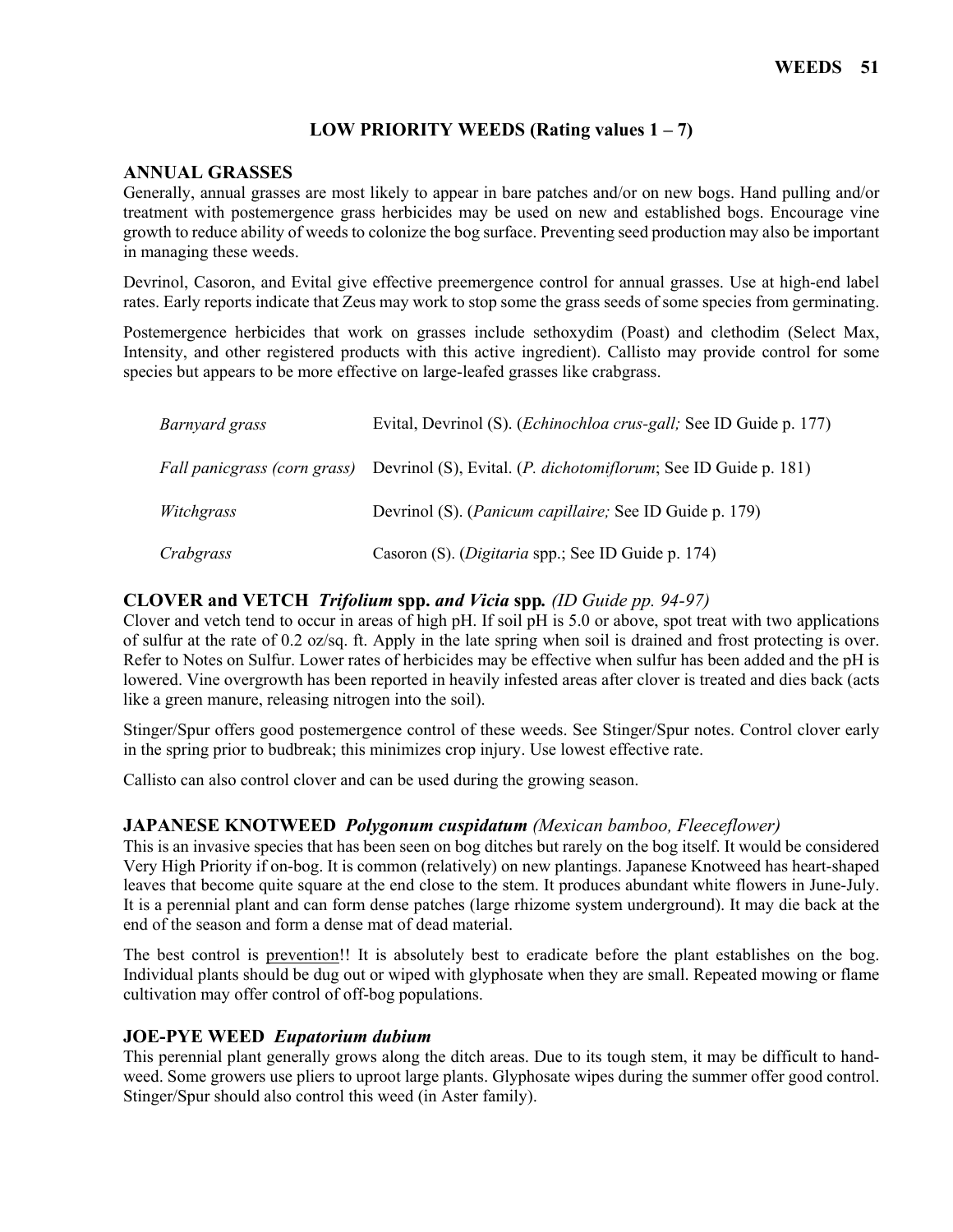# **MINOR WEEDS**

If weeds are scattered or of minor importance, consider potential vine stress or injury when choosing herbicide and rate. Consider hand pulling instead. For localized weed patches, consider spot treatment. Postemergence treatment with glyphosate products may also offer some control. Combine herbicide treatments with steps to improve vine growth.<br>Common minor perennial weeds include: Blue joint (*Calamagrostis Canadensis*; *ID Guide p. 192*), Hawkweed

(*Hieracium* spp.; ID Guide p. 59), Horsetail (*Equisetum* spp.; ID Guide p. 254), *Hypericum* spp. (ID Guide p. 76), Marsh St. John's wort (*Triadenum* fraserii; ID Guide p. 85), Sweet pepperbush (*Clethra alnifolia;* ID Guide p.141), Plantain (*Plantago* or *Littorella* spp.; ID Guide p. 112), Common sheep sorrel (*Rumex* acetosella; ID Guide pp. 113), Common yellow oxalis (*Oxalis* spp.; wood-sorrel ID Guide p. 111) and Wild Strawberry (*Fragaria virginiana*; ID Guide p.120).

Minor weeds that are annuals include smartweeds, knotweeds, and ladysthumb (*Polygonum* spp., ID Guide pp. 36-42).

Casoron will control many of these minor weeds. A single application of 75 lb/A Casoron is the traditional recommendation for horsetail control but growers have reported success using 40 lb/A at first signs of emergence followed by 30 lb/A 2 weeks later. Postemergence Roundup wipes may also control these minor weeds. Weedar 64 wipes are labeled to control *Hypericum* species and sweet pepperbush. A grower has reported control of horsetail with 60-75 lb/acre Evital in the fall followed by winter sanding.

# **ORANGEGRASS (A)** *Hypericum gentianoides (Pineweed) (see ID Guide p. 32)*

Orangegrass is most likely to appear in bare patches and/or on new plantings. Other common names may be used (horsetail, horseweed, or mare's tail), but those are very different plants. High rates of Casoron should control orangegrass but be careful using Casoron on new plantings. In Wisconsin, growers reported good control with 30 lb/A Casoron. There has been a report of efficacy with preemergence applications of Callisto at 8 fl oz/A, but this has also NOT been verified. Success with combinations of Callisto and Devrinol (both as PRE) on new plantings has also been reported. Orangegrass can be hand-pulled if infestations are not too large.

#### **PITCHFORK, RAGWEED, and FIREWEED (A)** *(see ID Guide pp. 18, 22, 23)*

#### *Bidens frondosa, Ambrosia artemisiifolia,* **and** *Erechtites hieracifolia (Beggartick, stick-tights; Common ragweed; American burnweed, fireweed, pilewort)*

Casoron may be applied in the spring or fall for control of ragweed. Weedar 64 wipes may be used for ragweed control postemergence. Stinger/Spur (wipes or spray) is effective for pitchfork, ragweed, and fireweed control. Use lowest effective rate to minimize vine injury.

#### **ALGAE** (Green scum)

Barley straw can be used to help clarify cloudy water on flooded bogs with excessive algae growth (common mostly in late water floods). When water temperatures are cool (<50°F), it may take 6-8 weeks for the straw to decompose; 1-2 weeks if water temperature is >68°F. The bales should be contained in nets and maintained at the surface (floats can be inserted) to be most effective. For water that requires treatment, 90-225 lb/acre of surface area should be enough to clear the water. Use higher end rates if the density of the algae and/or the turbidity (cloudiness) of the water is high. Do not use more than you need; overdosing may cause fishkills as the straw deoxygenates the water as it decays. See Late Water Chapter.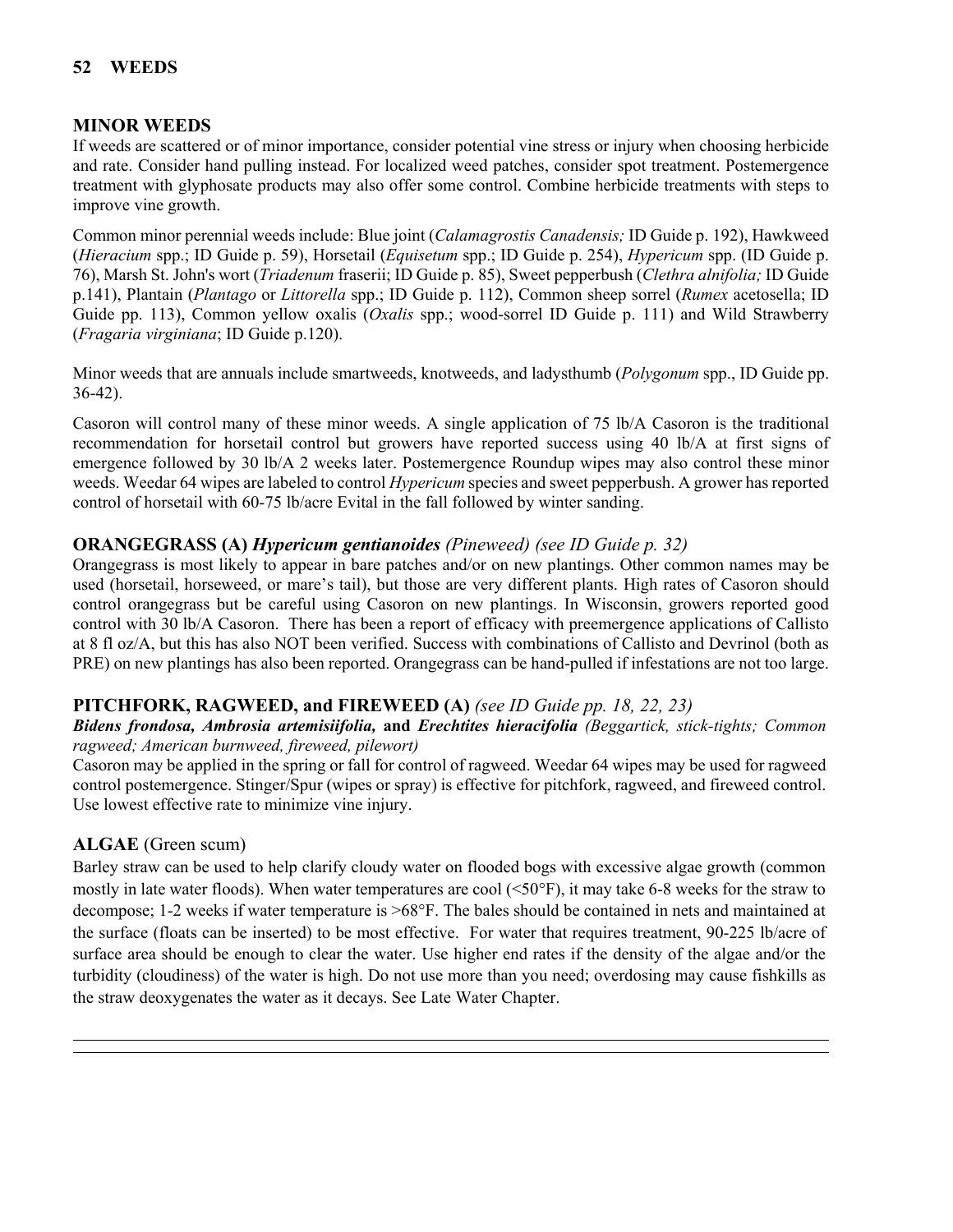# **HERBICIDES**

#### **ALWAYS read the label of any chemical before use and always comply with the manufacturer recommendations.**

**Preemergence – (PRE)** These are herbicides that are applied prior to the emergence of weeds. In general they work by targeting weed seeds that are germinating, but some can also act on perennial plants that spread by rhizomes, tubers, and stolons. Application is timed to coincide with when the target weeds are about to begin germinating. These herbicides mainly prevent new weeds from establishing, but do not impact weeds that are already growing.

Multiple frost protection or rain events in the spring following the herbicide application might affect herbicide effectiveness. Preemergence herbicides move through the soil at different rates. We do not have good information on how these chemicals move in cranberry soils. Based on information from noncranberry soil types, Evital has high soil mobility. Devrinol is also likely to leach through the soil profile. In a loamy sand soil, it will move about 1 inch for every inch of rain or water. Casoron is relatively less likely to leach but we have no numbers for Casoron (like with Devrinol). Sandier soils are less likely to hold onto herbicides than soils with some organic matter. Whenever possible, it is best to delay applications of herbicides until a reasonable window of dry and/or warmer weather is predicted.

**Postemergence – (POST)** These herbicides work on actively growing weeds. They can be absorbed by the leaves or roots of the plants, depending on the chemical. Some herbicides like Callisto (mesotrione) have activity both PRE and POST.

**Adjuvants –** These products are added to a pesticide mixture to improve its effectiveness. They include surfactants, stickers, penetrants, compatibility agents, etc. Pesticide labels may list specific types of adjuvants that will maximize effectiveness of the pesticide. Be sure to use the proper category of adjuvant if the manufacturer makes a specific recommendation.

Several herbicides require the use of adjuvants, commonly either non-ionic surfactant (NIS) or crop oil concentrate (COC). Adjuvants are recommended because research has shown that their addition increases efficacy of the herbicide. If the label advocates the usage of an adjuvant, do not omit the adjuvant solely to save money. NIS spread the spray droplet evenly over the leaf surface and help the droplet to stick to the leaf. Common commercial NIS products include Induce or Activator 90. COC may consist of petroleum, vegetable, or methylated vegetable or seed oils designed especially for use in agricultural pesticide spray programs. Many COCs are available and may be sold as Crop Oil or under other trade names such as Herbimax. They increase penetration of the herbicide through the leaf cuticle.

**A note about generics** – More and more generic/formulation of herbicides are becoming available. In addition to glyphosate, clethodim (Select, Intensity, Arrow, and others) there are now different mesotrione products (Callisto, Explorer, Sotrion, Bellum, and others). Even if the active ingredient in a pesticide can be used in cranberry NOT ALL products with that active ingredient can be used in cranberry. For any product you use on your farm, it is your responsibility to make sure that cranberry is on the label and the application method you are using is also on the label. The percent active ingredient can vary from product to product, which means the application rate may also vary. It is unclear how different formulations work in comparison to other products. In addition to an active ingredient, herbicides contain a lot of "other ingredients" – in most cases more than 50%. These include spreaders/stickers/adjuvants, carriers, binders, drift reducers, and trade secrets that might impact efficacy and/or vine injury.

**Dyes** - If you want to add a dye to an herbicide mix to track your coverage, many choices are available. Be sure the dye you use is labeled for food crops.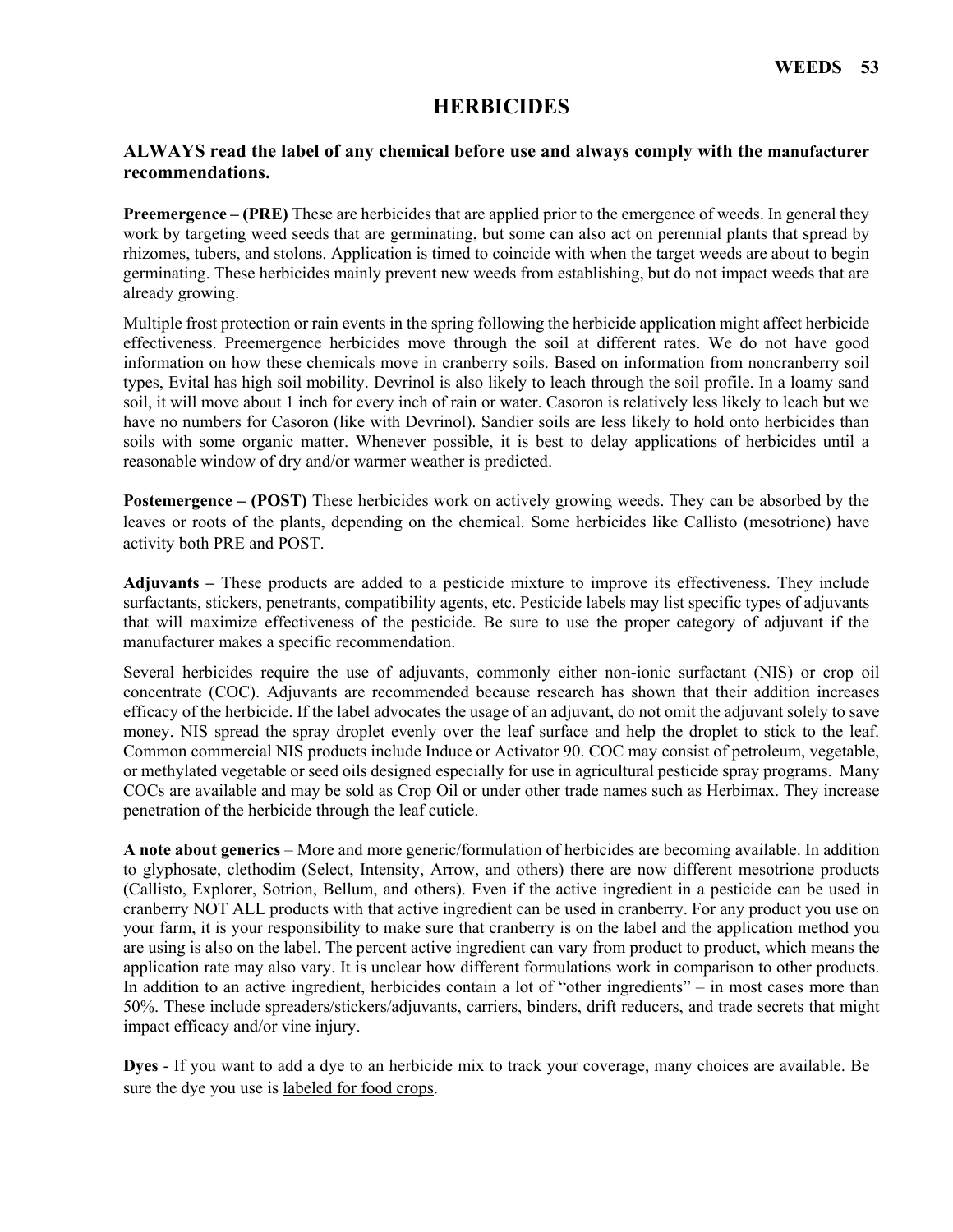| CALLISTO (INESOLIDINE) - OSEG I INL. ANGLE OST                                      |       |                                     | WOOA/HINAU GIUUD. 47          |
|-------------------------------------------------------------------------------------|-------|-------------------------------------|-------------------------------|
| <b>Restricted entry</b><br>Annual allowable<br>interval (REI)<br><b>formulation</b> |       | <b>Preharvest</b><br>interval (PHI) | Max number of<br>applications |
| $16 \text{ fl oz/A}$<br>Max $8 \text{ oz/A}$ per application                        | 12 hr | 45                                  |                               |

**CALLISTO (mesotrione) - Used PRE and POST WSSA/HRAC Group: 27**

Callisto is a systemic preemergence and postemergence herbicide. It works mainly on broadleaf weeds, and does not work well against many grasses. It has better POST activity on grasses with large leaves like crabgrass and deertongue grass. When used PRE, weeds take up the product through the soil during emergence. When used POST, weeds absorb the herbicide through the treated foliage and also through the soil.

Please note that you CANNOT exceed the maximum allowable amount of Callisto used, regardless of how you apply it. For example, if you chemigate 8 oz/A twice, you CANNOT also spot treat. You can chemigate once at 8 oz/A and spot treat once at 8 oz/A, etc. There must be at least 14 days between applications. Callisto cannot be applied by air.

**Chemigating with Callisto.** Callisto can be used through the chemigation system; this method is commonly used by growers. Adjuvants may be added for postemergence use. Use a "per acre" rate for the adjuvant (e.g., 1-4 pt/A), not a % or v:v rate as per the supplemental label granted in 2015. NIS and COC should work equally well with Callisto; however, some COC may cause injury on cranberry under certain conditions.

**Spot-treatment with Callisto.** Some growers also use Callisto, either at chemigation rates or as a concentrated solution (as per SLN), to spot-treat weeds. If adding a dye to the herbicide mix, the manufacturer recommends using Spray Tracer; do not use Blazon Blue (NOT labeled for food crops). Add NIS at 0.25% v:v or 1.9 tsp per gallon or COC at 1% v:v or 2.5 Tbsp per gallon with all postemergence applications, regardless of Callisto rate.

| Callisto per gallon<br>of water | Surfactant      | Solution description                                               | Max solution per acre<br>per application |
|---------------------------------|-----------------|--------------------------------------------------------------------|------------------------------------------|
| 0.8 teaspoon                    | $+2.5$ Tbsp COC | approximates 4 oz/acre rate                                        | $30$ gal                                 |
| 1.9 teaspoons                   | or              | approximates 8 oz/acre rate                                        | $30$ gal                                 |
| 3 Tablespoons                   | $1.9$ tsp NIS   | concentrated solution (SLN),<br>for dodder and woody weeds like PI | 5.3 gal                                  |

#### **Suggested amounts of Callisto per gallon of water for spot-treatments**

Plants affected by Callisto will turn white. Injury may take several days or weeks to show. Allow a minimum of 14 days between applications. Hardier weeds will likely need 2 applications per year over a period of successive years for control. Callisto should work well against crabgrass but is weak against foxtails. Callisto is rain-fast in less than 4 hours and has no known bee issues.

*Use on New Plantings*. Callisto is an excellent choice for use on newly planted vines. Weed control is best when using Devrinol as a PRE herbicide in combination with Callisto as a POST. Some growers have applied Callisto within days of planting with no injury (especially with rooted cuttings). Lower rates are often a good choice as many early weeds are annuals. If a minimalist approach is desired, make one POST application of Callisto.

**Resistance Management Concerns**. Resistance to Callisto has been reported in other crops after only 7 years of use. It is important that we do not lose this tool for dodder and general weed management. Occasionally rotate Callisto out of your herbicide sequence and substitute other herbicides. Use non-chemical forms of weed control whenever possible. Do not use Callisto repeatedly year after year. You CANNOT EXCEED 2 APPLICATIONS per year, even if you remain below the 16 oz/acre annual maximum.

There are several mesotrione products available (e.g., Callisto, Explorer, Motif, Sotrion, Bellum, and Willowood Mesotrione). Please read all product labels carefully to make sure products are registered on cranberry and use the correct rates for the product you are using. Callisto is the only product with the concentrated solution SLN.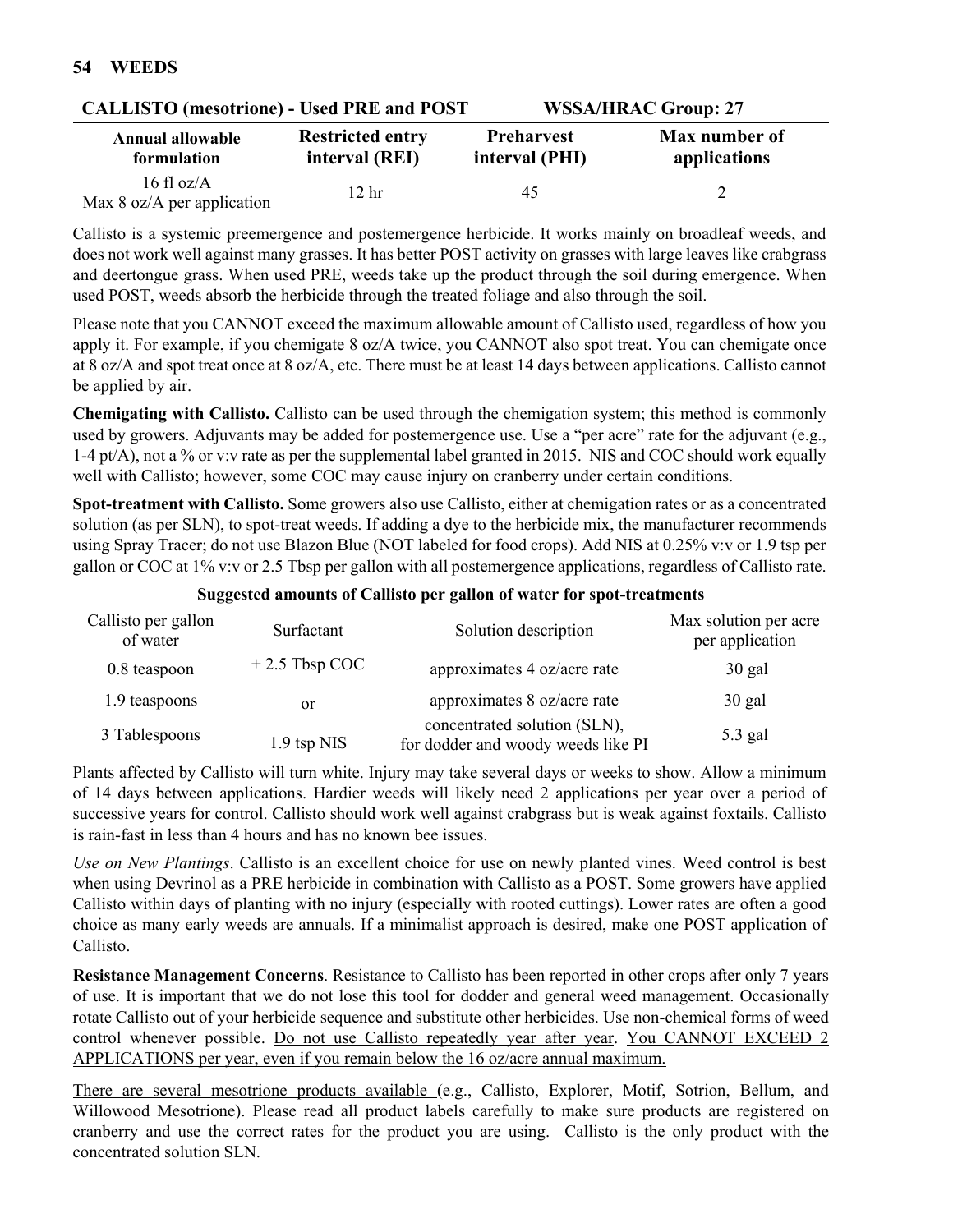| <b>CASORON 4G (dichlobenil) – Used PRE</b> |                                           | <b>WSSA/HRAC GROUP: 29</b>          |                               |  |
|--------------------------------------------|-------------------------------------------|-------------------------------------|-------------------------------|--|
| Annual allowable<br>formulation            | <b>Restricted entry</b><br>interval (REI) | <b>Preharvest</b><br>interval (PHI) | Max number of<br>applications |  |
| 100 lb/A                                   | 2 <sub>hr</sub>                           | N/A                                 | N/A                           |  |

Casoron is a preemergence herbicide that works on germinating seeds, very small seedlings, and also some perennial weeds that propagate by rhizomes, tubers, and stolons. It is effective against both grasses and broadleaf weeds. Applications of Casoron are most effective when applied as close to the time of weed germination or emergence as possible. Casoron is labeled to be applied in early spring (pre-budbreak) while perennial weeds are still dormant and annual weeds have not started to germinate, or in late fall after the crop has been harvested. The efficacy of fall applications for many weeds has not been documented, but growers have reported good success in some cases.

Casoron may be applied by air or by ground equipment. Since Casoron volatilizes quickly, avoid applying during warm temperatures (air and soil temps should be <60°F). It must be incorporated by irrigation or rainfall ASAP after application. The amount of water needed to melt Casoron particles will depend on preexisting soil moisture and other conditions. After Casoron is applied and is incorporated by initial irrigation or rainfall, it binds to soil particles. It is not known if frequent frost protection impacts the efficacy of Casoron. Do not exceed 100 lb/A in any 12-month period. Multiple applications may be made as needed. Allow an interval of 3-6 weeks between applications. Single doses of high rates of Casoron may be needed to control some perennial weeds. Some growers have experienced poor dodder control with 30-40 lb rates, and improved control when increasing the rate to 60 lb. If you are not getting the control you expect, consider increasing the rate and/or number of applications for improved control.

Distribute Casoron uniformly. Avoid overlapping of herbicide. Temporary reddening of vines may occur, especially with late spring application or when applied on sandy bogs. Do not apply after bud elongation as vine injury may occur and yields may be reduced. Do not apply to young beds (less than 3 years old unless root systems are well established) or on bogs prior to or immediately after mowing vines. Do not sand (spring or fall) on top of a Casoron application. Applications on top of sand or late applications can be made, but must be watered in *immediately*. Low rates (<40 lb/A) may be applied after removal of a late water flood to control dodder with minimal risk of phytotoxicity.

Yellow-vine Syndrome (YVS) shows up as a yellowing along the margins (edges) of cranberry leaves with the areas along the leaf veins remaining green. Usually the symptoms show up first in the old leaves and then move up the stem into the new growth. The most common time for the symptoms to become severe is around fruit set when demand for resources in the plants is high. Symptoms are most likely due to nutritional imbalances in the cranberry plants due to root problems (not fertilizer management) caused by water stress (too much OR too little). Casoron use can aggravate the problem.

| Lasoron is fabeled for use on. |                     |                     |                     |
|--------------------------------|---------------------|---------------------|---------------------|
| Sensitive fern                 | Summer grass        | Woolgrass           | Wild strawberry     |
| Bracken fern                   | Velvetgrass         | Cotton grass        | Aster               |
| Royal fern                     | Bent grasses        | Needle grass        | Buckbean            |
| Haircap moss                   | Little hairgrass    | Oniongrass          | Hawkweed            |
| Common horsetail               | Rice cutgrass       | Arrowleaf tearthumb | Western Lilaeopsis  |
| Water horsetail                | Bunch grass         | <b>Beggarticks</b>  | Marsh pea           |
| Rush ( <i>Juncus</i> spp.)     | Muskrat grass       | Knotweed            | Plantain            |
| Dodder                         | Nutsedge (Nutgrass) | Loosestrife         | Smartweed           |
| Bluejoint grass                | Short wiregrass     | Tideland clover     | Pacific silverleaf  |
| Rattlesnake grass              | Wideleaf grass      | Ragweed             | Marsh St. Johnswort |
| Manna grass                    | <b>Stargrass</b>    | Sorrel              | Crabgrass           |
|                                |                     |                     |                     |

#### Casoron is labeled for use on: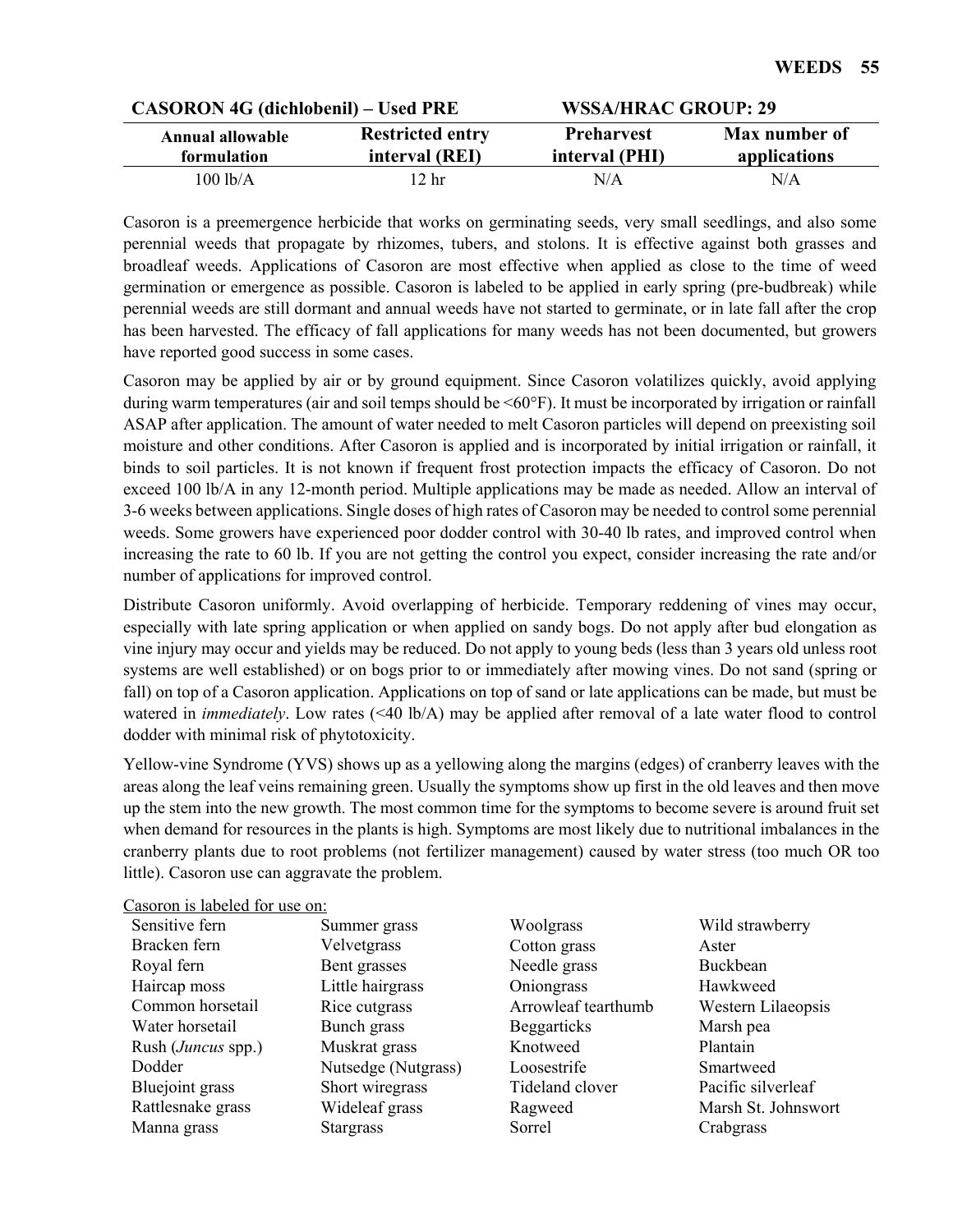|             |        | <b>Annual</b><br>allowable<br>formulation | <b>Restricted entry</b><br>interval (REI) | <b>Preharvest</b><br>interval (PHI) | Max number<br>of applications |
|-------------|--------|-------------------------------------------|-------------------------------------------|-------------------------------------|-------------------------------|
| Established | DF-XT  | $12-18$ lb/A                              |                                           |                                     |                               |
| peat beds   | $2-XT$ | 12-18 $qt/A$                              | 24 hr                                     | N/A                                 |                               |
| Established | DF-XT  | $8-12$ lb/A                               |                                           |                                     |                               |
| sand beds   | $2-XT$ | $8-12$ qt/A                               |                                           |                                     |                               |
| New         | DF-XT  | $18 lb/A*$                                |                                           | N/A                                 |                               |
| plantings   | $2-XT$ | 18 qt/ $A^*$                              | 24 <sub>hr</sub>                          |                                     | 3                             |

# **DEVRINOL DF-XT and 2-XT (napropamide) - Used PRE WSSA/HRAC GROUP: 0**

\* 24c (SLN) label permits use DF-XT and 2-XT for multiple apps (up to 18 lb /A or 18 qt/A total) on new plantings. Obtain label when purchasing product or download from the UMass Cranberry Station website.

Devrinol is typically applied in the spring before growth begins, but it may also be applied in the fall after harvest. Do not apply when beds are under winter flood. The efficacy of fall applications for many weeds has not been documented.

Rate differences for the soil types (higher rates with more organic matter) are primarily due to efficacy issues rather than toxicity or groundwater concerns. The label states that it should be applied with sufficient water to wet the soil to a depth of 2 to 4 inches, so continue to run irrigation after injection. Use the appropriate rate for the age of the bog and soil type. Devrinol can be used under or on top of sand.

Devrinol is a preemergence herbicide and will not control existing weeds. This herbicide provides some control of grassy weeds, nutsedge, and annual broadleaf plants, but works best on weed-free areas. It may also work against your goals if you are trying to establish grass on ditch banks and your irrigation system delivers coverage to the ditch bank area.

| $E$ $\overline{E}$ $\overline{E}$ $\overline{E}$ $\overline{E}$ $\overline{E}$ $\overline{E}$ $\overline{E}$ $\overline{E}$ $\overline{E}$ $\overline{E}$ $\overline{E}$ $\overline{E}$ $\overline{E}$ $\overline{E}$ $\overline{E}$ $\overline{E}$ $\overline{E}$ $\overline{E}$ $\overline{E}$ $\overline{E}$ $\overline{E}$ $\overline{E}$ $\overline{E}$ $\overline{E}$ |                                    |                                           | wood near on you and               |                               |  |
|-----------------------------------------------------------------------------------------------------------------------------------------------------------------------------------------------------------------------------------------------------------------------------------------------------------------------------------------------------------------------------|------------------------------------|-------------------------------------------|------------------------------------|-------------------------------|--|
|                                                                                                                                                                                                                                                                                                                                                                             | Annual<br>allowable<br>formulation | <b>Restricted entry</b><br>interval (REI) | <b>Preharvest interval</b><br>(PHI | Max number of<br>applications |  |
| Established beds                                                                                                                                                                                                                                                                                                                                                            | $160$ lb/A                         | 12 hr                                     | N/A                                |                               |  |
| New plantings                                                                                                                                                                                                                                                                                                                                                               | $80$ lb/A                          | 12 hr                                     | N/A                                |                               |  |

**EVITAL 5G (norflurazon) - Used PRE WSSA/HRAC GROUP:12**

Apply Evital 5G as a single application in the early spring after removal of winter flood and before weed growth resumes OR in the fall after harvest at least 2 weeks before winter flood. Only one application per 12-month period can be made. Compared to spring rates, higher rates are usually applied in the fall. Individual experiences vary greatly; growers have reported good results with low rates (50-75 lb/A) for fall applications on sensitive varieties, such as Stevens and McFarlins. Higher rates are recommended (for either season) when one or more of the following conditions exist: established vines, established weed clumps, mat of weed stems overlay the soil, high organic matter soils, and no sprinkler irrigation. Use lower rates on stressed vines or sensitive cultivars. Spring applications are typically less than 80 lb/A. Vine injury may occur in areas where water stands several days after flooding or heavy rains.

Sanding can be done on top of an Evital application, but be careful especially on bogs that have drainage problems or sensitive varieties. Sanding after applications of 50 lb/A or less has given good weed control. Growers have reported that applications of Evital (50-60 lb/A or less) on top of sanded vines work adequately on healthy, well-drained beds. Although higher rates may injure cranberry, the product label does recommend using higher rates for poverty grass control (120-160 lb/A).

Be conservative when applying Evital to new plantings! Usually, new vines are very sensitive to Evital. However, growers have reported using 35 lb/A in the fall on Stevens that were planted in the same year with good success. In other instances, vines have shown severe phytotoxicity to rates as low as 25 lb/A when applied 3-4 weeks after planting.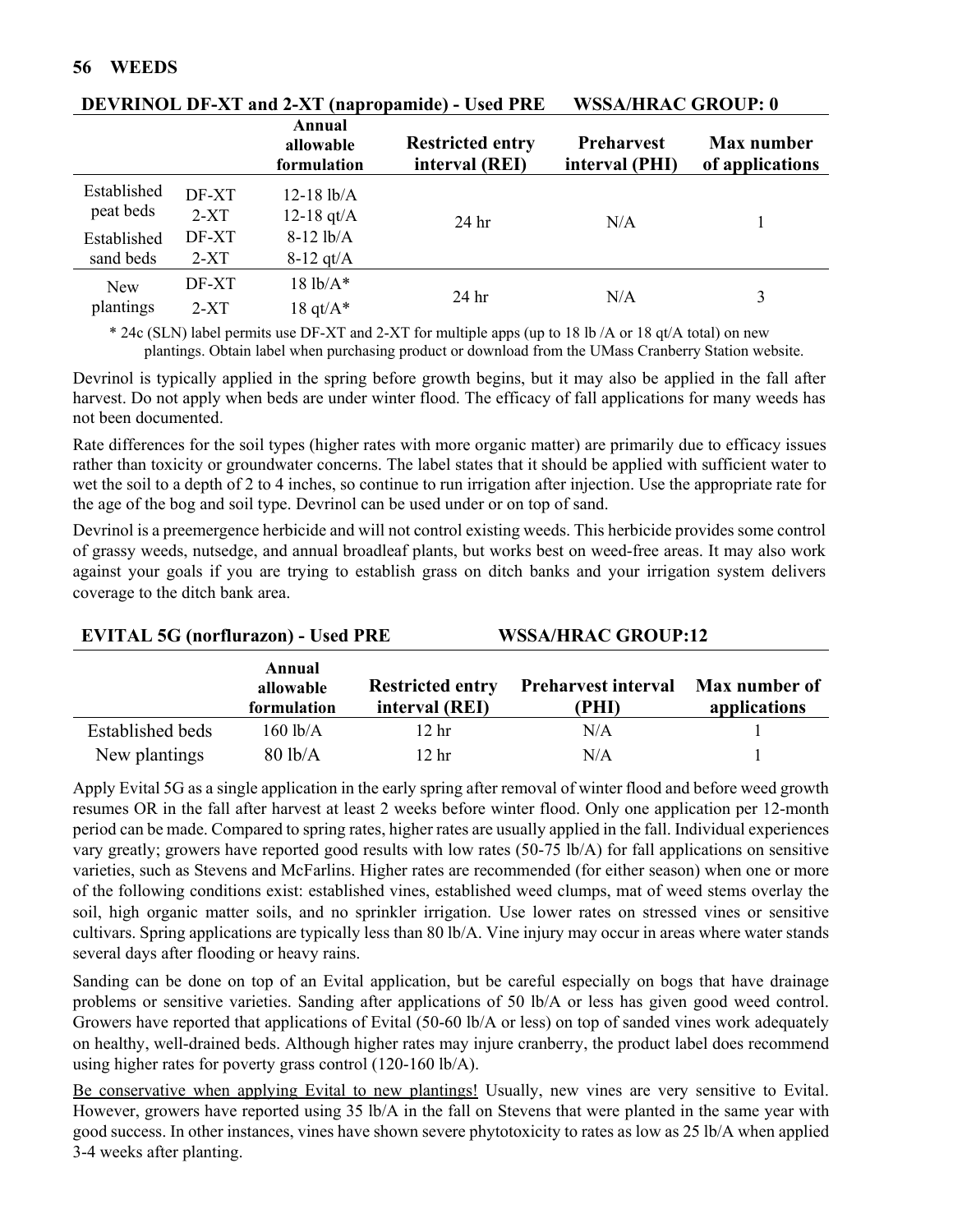| <b>POAST</b> (sethoxydim) - Used POST |                                                     | <b>WSSA/HRAC Group: 1</b>                    |                                     |                               |  |
|---------------------------------------|-----------------------------------------------------|----------------------------------------------|-------------------------------------|-------------------------------|--|
|                                       | Annual allowable<br>formulation                     | <b>Restricted</b><br>entry interval<br>(REI) | <b>Preharvest</b><br>interval (PHI) | Max number of<br>applications |  |
| <b>Broadcast</b>                      | 5 pt/Acre $(80 \text{ oz})$ max<br>2.5 pt/A per app | 12 <sub>hr</sub>                             | 60 days                             | NA                            |  |
| Spot treat                            | $1-1.5\%$ solution                                  |                                              |                                     |                               |  |

Poast **CANNOT** be applied through the irrigation system! It may be applied by broadcast applicator or air. Spot treatments with small sprayers are effective. If applying by ground applicator, spray to wet the leaves, not to run-off. Herbicide efficacy will be reduced when applied to stressed weeds. Allow 14 days between applications.

Poast is a postemergence herbicide that controls true grasses (most annual grasses and some perennial grasses). Sedges and rushes are not controlled. Poast is absorbed through foliage after application. The effects range from slowing or stopping growth (generally within 2 days), to foliage reddening and leaf tip burn. Subsequently, foliage burnback may occur. These symptoms will generally be observed within 3 weeks. Do not apply Poast if rainfall or irrigation is expected within one hour of application. Poast should be applied when grasses have 6 to 8 leaves to provide enough leaf surface for absorption. Poast works best when applied before grasses begin to flower.

Cranberry plant injury may occur if the herbicide is applied during the heat of the day or during bloom (due to added COC). Application during cool periods of the day, but after dew has dried, is preferable. If you have never used this material before, it may be wise to test a small area before applying the product to a larger area.

Poast should always be used with a COC. Physical incompatibility, reduced weed control, or crop injury may result from mixing Poast with other pesticides (fungicides, herbicides, insecticides, or miticides), additives, or fertilizers.

| <b>Spray Solution</b> |                     | Poast Spray Solution              |                     |             |                     |
|-----------------------|---------------------|-----------------------------------|---------------------|-------------|---------------------|
| Volume (gallons)      | COC(1%)             |                                   |                     |             | 1.50%               |
|                       | $1.3 \text{ fl oz}$ | $3.8 \text{ fl oz}$<br><b>AND</b> | $1.3 \text{ fl oz}$ |             | $1.9$ fl oz         |
| 3                     |                     |                                   | $3.8 \text{ fl oz}$ | $\Omega$    | $5.8 \text{ fl oz}$ |
| 5                     | $6.4$ fl oz         |                                   | $6.4$ fl oz         | $\mathbf R$ | $9.6 \text{ fl oz}$ |
| 25                    | 2.0 pints           |                                   | 2.0 pints           |             | 3.0 pints           |
| 50                    | 4.0 pints           |                                   | 4.0 pints           |             | 6.0 pints           |

Thoroughly wet the grass foliage, but do not let the solution run off the leaves.

*Broadcast Application*. Use standard high-pressure hollow cone or flat fan nozzles only. Use 5-20 gal of spray solution per acre at 40-60 psi. Inadequate coverage of grasses due to heavy cranberry canopy may reduce control. Do not use re-circulating sprays, wiper applicators or shielded applicators. Use of Poast with control drop application is not recommended due to erratic coverage.

*Aerial Application.* Do not apply if wind speed is greater than 10 mph.

*Use on New Plantings.* Poast can be safely used on newly planted vines. Wait for roots to develop before application. Growers report mid-July applications approximately 6 weeks after planting worked well. Grass control was enhanced when Poast applications were followed by Callisto applications.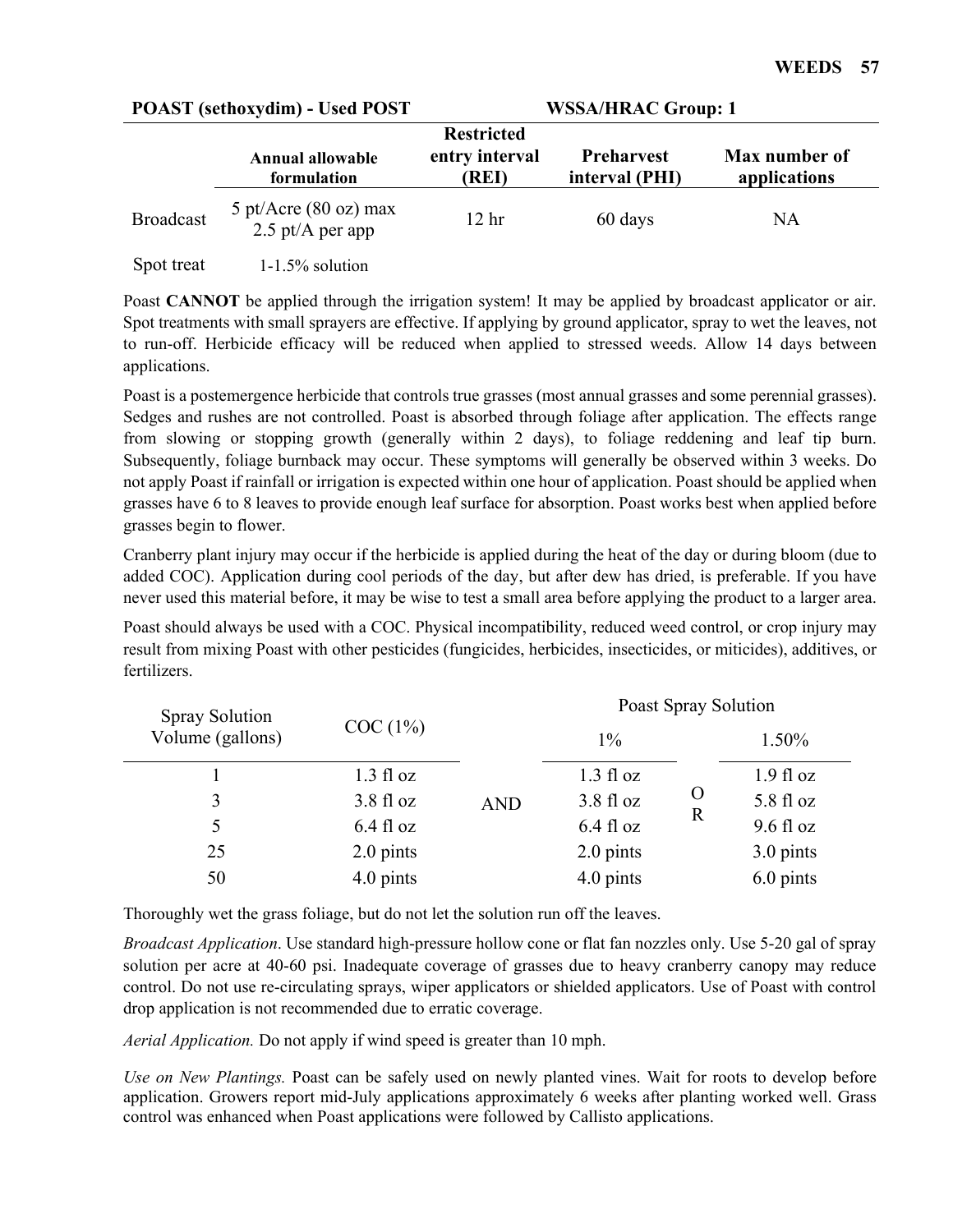| <b>Annual allowable</b> | <b>Restricted entry</b> | <b>Preharvest</b> | Max number of |
|-------------------------|-------------------------|-------------------|---------------|
| formulation             | interval (REI)          | interval (PHI)    | applications  |
| 16.8 fl oz/ $A$         | $12 \text{ hrs}$        | 60 days           |               |

#### **QUINSTAR 4L (quinclorac) - Used PRE and POST WSSA/HRAC Group: 4**

There are export issues with this herbicide. **Check with your handler before using**, because handler restrictions may apply. Do not apply to crops that are stressed. Do not apply by air.

Dodder, loosestrife, and other broadleaf and grasses may be controlled by this herbicide. A maximum of 2 applications (8.4 oz/A each) are permitted per 12-month period, not to exceed 16.8 fl oz/A. As per FIFRA 2ee granted in 2015, injection times of less than 30 minutes can be used (label states 30-45 minutes). See Station web site, under "Services". Applications must be separated by at least 30 days. COC at a rate of 2 pt/A may be added to the spray mixture.

Quinclorac is taken up through roots and leaves. Adequate rainfall after application and good soil moisture is important for root uptake. Symptoms include twisting, stunting, reddening and chlorosis; symptoms on perennial plants may take more than 3 weeks to show. The full effect of the herbicide may not be evident for 3-6 months after application. Some growers report good dodder control the year after application, even if they did not see results in the year of application.

#### **ROUNDUP and other glyphosate products – Used POST WSSA/HRAC Group: 9**

Many Roundup and glyphosate products are available on the market. **Please read the label of any product you use to ensure compliance.** Available glyphosate products vary as to whether they carry a 'Caution' label or 'Warning' label. Check the label for appropriate protective clothing. These products may also vary in the amount of active ingredient, the REI times, and length of dry time before they are rain-fast. Check the label. For example: Roundup Weathermax has 48.8% active ingredient (a.i.) while Roundup Ultra has 41% a.i.

Most Roundup products do not need an additional surfactant. It may be necessary to add a NIS to other glyphosate products (again, check the label of the specific product you are using). Ammonium sulfate may improve uptake of these Roundup products when moderate to large amounts of carbonates ('hard water') are present in water, but this is rarely an issue in MA waters (typically <50 ppm calcium carbonate). Follow instructions on the label.

Make herbicide mixtures fresh each day for maximum effectiveness. Do not store in galvanized containers. Always use a dye to track your coverage with any wipe product. Depending on the label, glyphosate products can be applied by wiper, by clipper, as a spot treatment spray in dry ditches, and as a spot treatment postharvest spray.

Glyphosate is absorbed into plants through the leaves. Cranberry vines are very sensitive to glyphosate and can be killed by exposure. Avoid cranberry plants and do not allow material to drip onto vines during application. Glyphosate can be applied any time weeds are present, and repeat applications are permitted. There is a 30-day preharvest interval.

During the growing season glyphosate can be applied (on bog) by wiper. Some products (but not all) are also labeled for clipper use (stump-cut).

**Spray application to DRY ditches** - Some products are also labeled for spray use in DRY ditches. The ditch should be dry for 1 day before application, and ditches must remain dry for 2 days after application.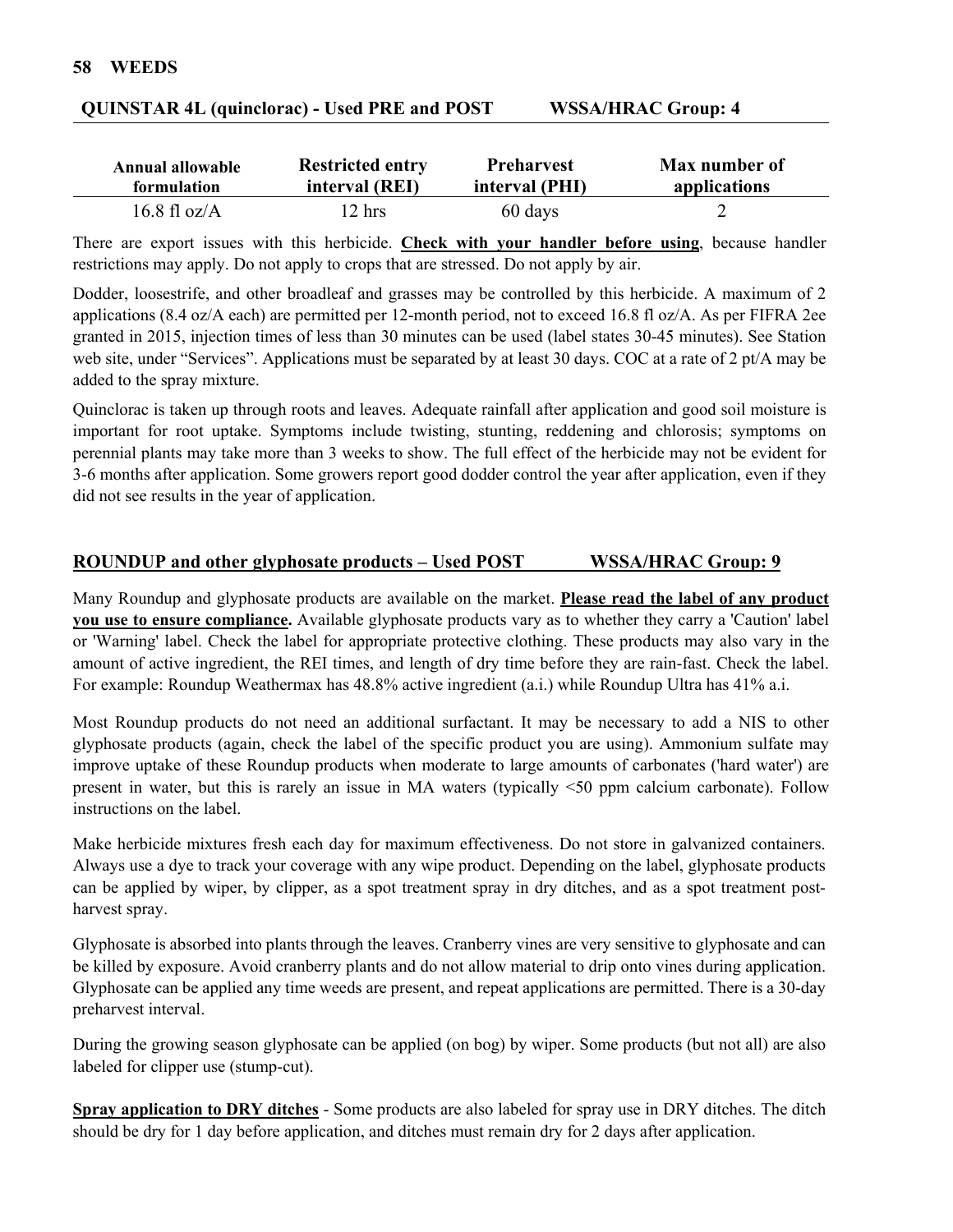**Post-harvest sprays** - Certain products allow for post-harvest sprays. Supplemental labels may be needed with certain generic glyphosate products when doing post-harvest sprays  $(0.4 - 0.7%)$ , applied as a spot-treatment, or sprays in dry ditches (1-1.5%). These uses are included in the regular labeling for Roundup WeatherMAX and PowerMAX. CHECK THE LABEL of the product you are using for specific uses. The risk of vine injury is lower when cranberry is dormant. Varieties can respond differently; we have seen that Howes are slightly more sensitive to postharvest spray injury than Early Black. Weeds must be alive and active (green leaves) for glyphosate to be absorbed.

| <b>Type of application</b>                                 | <b>Roundup Rate</b> (for a 48% a.i. product)                                                                             |
|------------------------------------------------------------|--------------------------------------------------------------------------------------------------------------------------|
| Wiper                                                      | 10-20% (1 part glyphosate product to 4-9 parts water)                                                                    |
| Dry ditch spray<br>Clipper                                 | 1-1.5 % (2.5-3.8 Tbsp or 38-57 ml per gallon water)<br>50-100% (use full strength or dilute by half)                     |
| Post-harvest spray                                         | $0.4 - 0.7\%$ (3-5.5 tsp or 15-27 ml per gallon water)                                                                   |
| IF additives are needed:<br>Surfactant<br>Ammonium sulfate | 1 oz (2 tablespoons or 30 ml) per gallon of mixed solution<br>3 oz (6 tablespoons or 90 ml) per gallon of mixed solution |

**Wipes** - Use an applicator that permits excellent coverage with minimal dripping. Adequate coverage of weeds must be obtained for glyphosate to be absorbed. Several leaves (at least 50%) on each stalk must be treated with the herbicide. Application by hand with sponges or specially designed applicators may be necessary with low-growing weeds (e.g., bristly dewberry, poison ivy).

Repeat applications within a season are legal and may be necessary, especially for well-established perennial weeds. Poor growing conditions such as drought stress, disease, or insect damage may reduce effectiveness. Some growers have had success staking the vines (tomato stakes or similar) for wiping and allowing them to dry prior to laying them back on the vines. This certainly reduces vine injury.

|                           |                   | Wiping Solution Strength |                    |  |                                        |
|---------------------------|-------------------|--------------------------|--------------------|--|----------------------------------------|
|                           | Weaker            | Moderate                 | Strong             |  |                                        |
| Roundup $(f \circ z)$     |                   |                          |                    |  |                                        |
| To make 1 gallon 13 fl oz |                   | 17 fl oz                 | $25 \text{ fl oz}$ |  | enough water make 1 gallon of solution |
| To make 2 liters          | $7 \text{ fl oz}$ | $9$ fl oz                | $13 \text{ fl oz}$ |  | enough water make 2 liters of solution |

**Clipper Applicators (Roundup only)** *-* Roundup products are the only products currently labeled for use in clipper application ('Cut Stump'). Availability of commercial clippers has become limited over the past few years. Growers may need to manufacture their own clippers.

Concentrations of 50-100% Roundup have worked well. The herbicide should flow out consistently, but not so fast that herbicide drips from the blades. Be sure to use a dye. Clip weeds close to the ground, without contacting the vines. Roundup must contact the stem as you are cutting! 'Clip and dab' or 'mow and wipe' techniques may have reduced efficacy as the herbicide is not applied simultaneously with the cut. Late-season treatments give better results than early season treatments. The effectiveness of post-harvest treatments with clippers is not known. Be sure to clean the blades after use to prevent corrosion.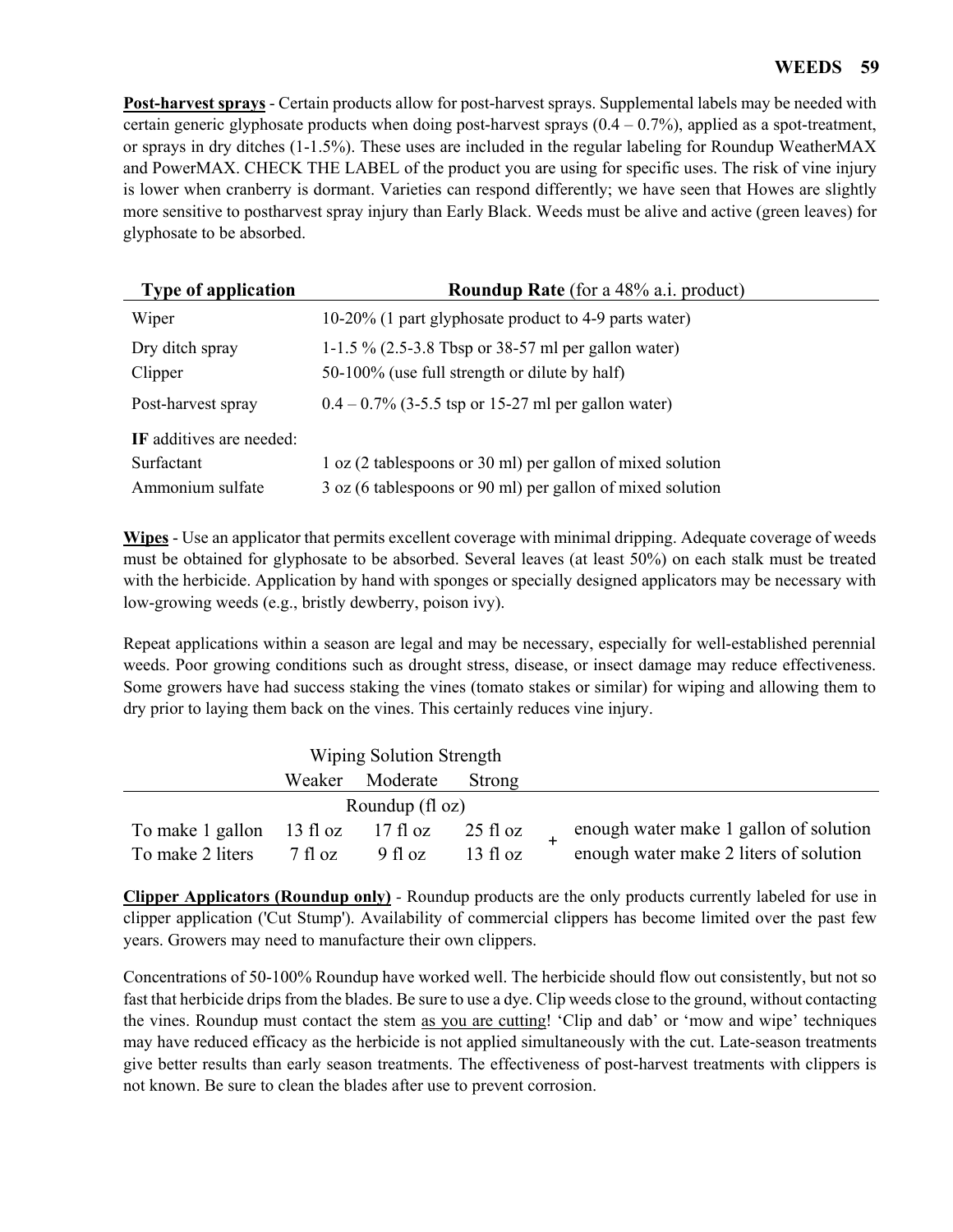| SELECT MAX, INTENSITY, etc. (cietnoaim) – Usea POST<br>WSSA/HKAU Group: 1                                                                               |                                           |                                     |                               |
|---------------------------------------------------------------------------------------------------------------------------------------------------------|-------------------------------------------|-------------------------------------|-------------------------------|
| Annual allowable<br>formulation                                                                                                                         | <b>Restricted entry</b><br>interval (REI) | <b>Preharvest</b><br>interval (PHI) | Max number of<br>applications |
| Select Max/Intensity One<br>9 - 16 fl oz/A per app<br>$(64 \text{ oz/A per year})$<br>Select/Intensity<br>$6 - 8$ fl oz/A per app<br>(32 oz/A per year) | $24$ hrs                                  | 30 days                             | n/a<br>14 days between apps   |

 $\mathbf{S}$ **ELECT MAY INTENSITY**,  $\mathbf{A} \times \mathbf{A} \mathbf{B} \times \mathbf{B}$  **Used POST** WSSA/HRAC Group: 1

Clethodim herbicides may be applied by broadcast applicator or air. You MUST include the reccomended adjuvant. Clethodim **will not** work well without one! Spot treatments with small sprayers are effective, but care should be taken not exceed the maximum rate allowed on a "per acre" basis. Clethodim is similar to Poast (sethoxydim). It is a postemergence herbicide that controls true grasses (most annual grasses and some perennial grasses). Sedges and rushes are not controlled. Treat grasses when they are actively growing, but BEFORE they start to flower/make seeds. Time your application for the grass you are trying to control.

A Special Local Needs (SLN) label permits **chemigation of Intensity and Intensity One**. See Station web site under 'Services'. Other clethodim products such as Select **CANNOT** be chemigated. If chemigating Intensity or Intensity One, make sure to include the adjuvant recommended on the label or it will not work well (use 1 - 4 pt adjuvant per acre). This herbicide is absorbed through the grass leaves. If your chemigation system has long rinse time, less product will remain on the plant and efficacy may be diminished.

There are several products registered for use in cranberry that contain the active ingredient clethodim. The labels are different for each product (rates and adjuvants). Please read the label carefully and follow the manufacturer recommendations. For example, you can use an NIS with Select Max but not with Select 2EC.

**Caution**: regardless of application method, applying clethodim products when cranberry plants are at roughneck stage can cause deformities in cranberry flowers. This seems to be more severe for 'Howes" than other varieties. We have not seen significant yield reductions from clethodim associated floral deformities, but growers have reported yield loss with Howes showing severe symptoms.

Intensity and Intensity One can be applied anytime during the growing season per SLN label (check label on Station website under "Services"), but Select and Select Max cannot be applied between hook and full fruit set.

|                                       | teaspoons | fl oz            | ml                  |
|---------------------------------------|-----------|------------------|---------------------|
| <b>Select Max or Intensity</b><br>One | 2.6 to 5  | $0.44$ to $0.85$ | 13 to 25            |
| $+$ NIS (0.25%)                       | 2         | 0.33             | 10                  |
| <b>Select or Intensity</b>            | $2$ to 4  | $0.33$ to $0.65$ | $10 \text{ to } 20$ |
| + Crop Oil $(1\%)$                    | 8         | 1.3              | 40                  |

#### **For each gallon of spot-treatment solution, mix:**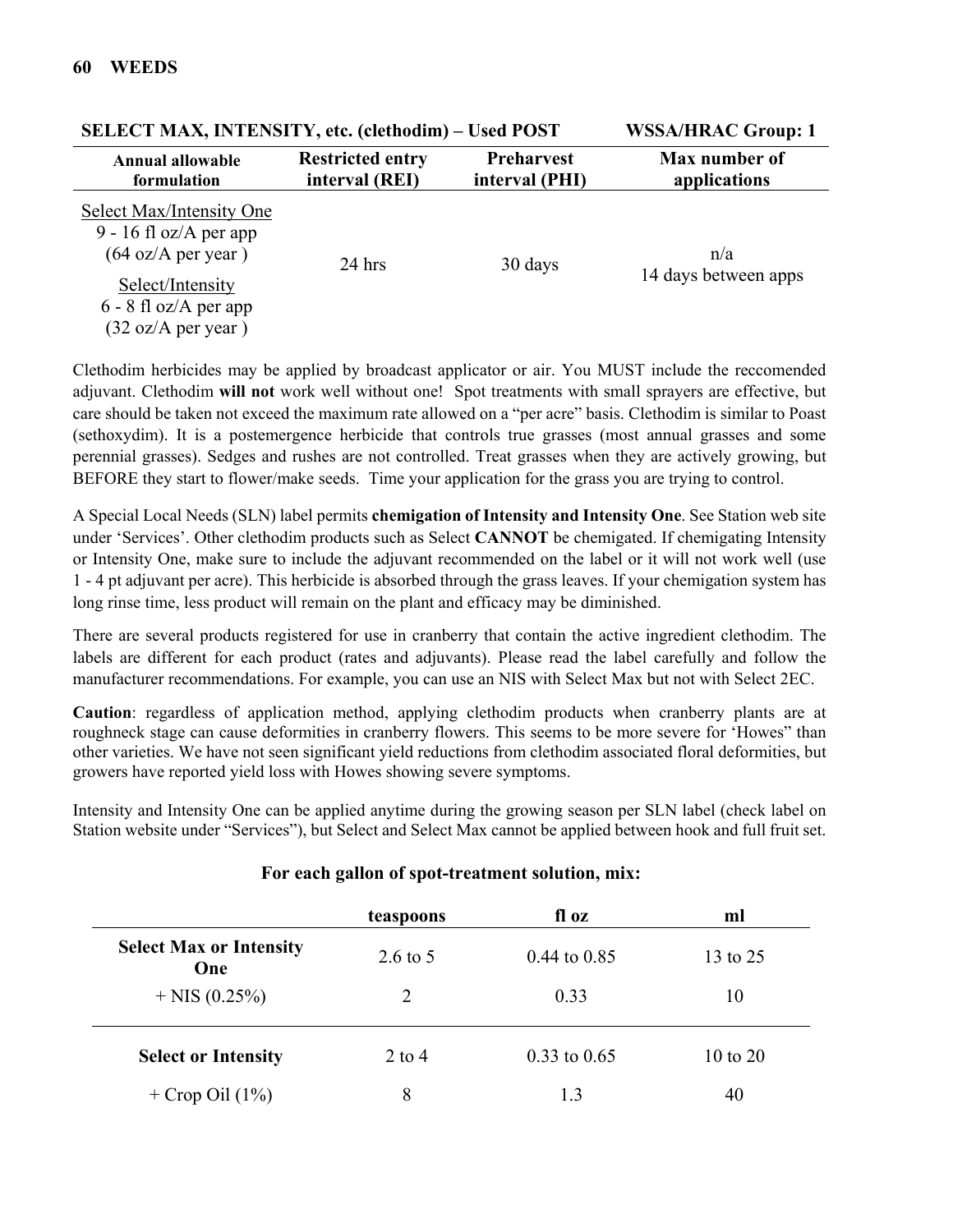| <b>STINGER (clopyralid) – Used POST</b> |                                                      |                                         | <b>WSSA/HRAC Group: 4</b>     |  |  |
|-----------------------------------------|------------------------------------------------------|-----------------------------------------|-------------------------------|--|--|
| <b>Annual allowable</b><br>formulation  | <b>Restricted entry</b><br>interval (REI)            | Preharvest<br>interval (PHI)            | Max number of<br>applications |  |  |
| 16 fl oz/ $A$                           |                                                      |                                         |                               |  |  |
| $(8 \text{ oz/A per app})$              | $12$ hrs                                             | 50 days                                 | 2                             |  |  |
| <b>Type of application</b>              |                                                      | Rate                                    |                               |  |  |
| Wipe                                    | $2\%$ solution - 2.5 oz (5 Tbsp) per gallon          |                                         |                               |  |  |
| Spray (wild bean)                       | 0.06-0.12 fl oz $(0.37-0.75 \text{ tsp})$ per gallon |                                         |                               |  |  |
| Spray (aster, ragweed, etc.)            |                                                      | $0.33-0.5$ fl oz $(2-3$ tsp) per gallon |                               |  |  |

Stinger **CANNOT** be applied by air or through the irrigation system! Do not apply within 5 hours of expected rainfall or irrigation.

A clopyralid product called Spur (made by Albaugh) is also registered for use on cranberry. Although the % active ingredient is the same, the allowable rate for broadcast application is slightly different from the Stinger label, and broadcast applications with Spur can only be made when vines are dormant.

Stinger/Spur is a postemergence herbicide used to control wild bean, narrow-leaved goldenrod (NLGR), asters, clover, ragweed, pitchfork (and other members of the Aster and Legume families), and certain other weeds within the treated area. Growers have reported effective control (and reduced vine injury) when using lower rates than recommended on the label. This is particularly true for wild bean control.

Apply when weeds are actively growing. It is best to apply Stinger/Spur when vines are dormant, if possible. For weeds that emerge late (NLGR, wild bean, etc.), wait until after fruit set to apply. Cranberry plants are most sensitive to Stinger/Spur applied prior to bloom. Do not apply Stinger/Spur from 1 week prior to bloom until 1 week after bloom. After bloom, Stinger/Spur can be applied up until 50 days prior to harvest. Higher rates of Stinger/Spur can be applied to cranberry plants post-bloom because the plants are less sensitive to Stinger/Spur than during the spring flush. Stinger/Spur can also be applied in autumn after harvest.

Stinger/Spur may be applied as a broadcast spray (Spur can only be broadcast applied when cranberry is dormant), as a wipe or as a spot treatment with a handheld sprayer. Spray to just wet the weeds, but not to runoff. BE VERY CAREFUL! Overspray can cause injury that may take 1-3 years for full vine recovery. Minimize drift when applying as a spray. Results may be slow to show; be patient. Two applications per season are permitted, not to exceed a total of 1 pint per acre.

#### **WEEDAR 64 (2,4-D) – Used POST WSSA/HRAC Group: 4**

These products have considerable potential to evaporate and cause crop injury. 2,4-D products can be highly effective at controlling some weeds. However, the potential for significant vine injury may outweigh the advantages of using these materials. Only one application per year is permitted. Do not exceed 2.4 pt/A.

Avoid applying 2,4-D on hot, sunny, and humid days when there is little air movement. Weedar 64 is the only 2,4-D product that can be used on the bog. Weedar 64 has a 30-day PHI and may only be applied once per season. For wipers, mix 1 part Weedar to 2 parts water for hockey stick application. Best results are obtained when used in late June and July. Do not drip or touch vines.

If you are using Weedar with Roundup, first mix your Roundup solution. Then mix Weedar in a 1:4 ratio with the Roundup solution (1 part Weedar to 4 parts RU solution).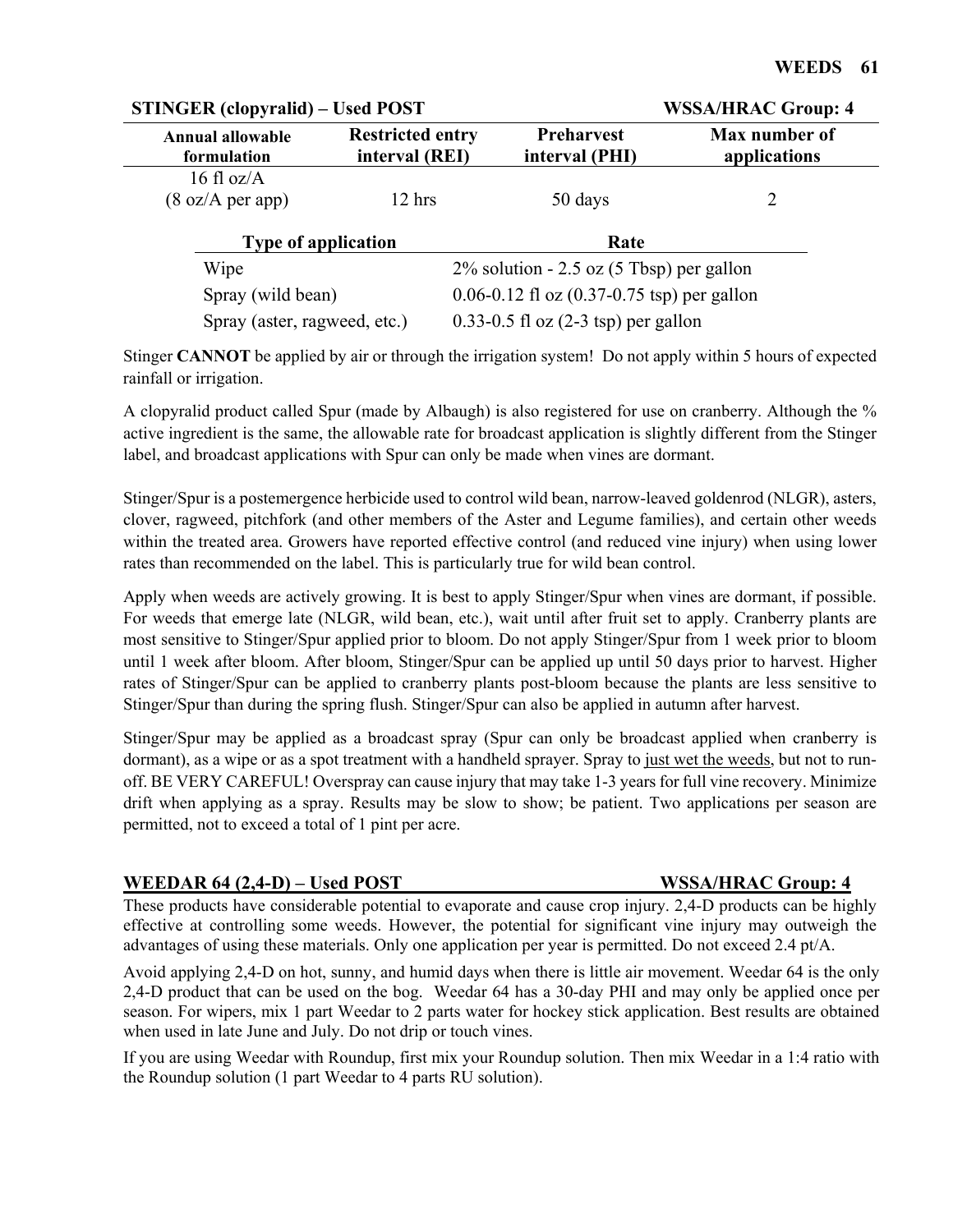| $E = 0.01$<br>$\overline{11}$          |                                           |                                     |                               |  |
|----------------------------------------|-------------------------------------------|-------------------------------------|-------------------------------|--|
| <b>Annual allowable</b><br>formulation | <b>Restricted entry</b><br>interval (REI) | <b>Preharvest</b><br>interval (PHI) | Max number of<br>applications |  |
| 12 fl $oz/A$                           | $12 \text{ hrs}$                          | N/A                                 |                               |  |

We obtained a Special Local Needs (SLN) label in 2020 to allow cranberry growers in Massachusetts to use this FMC product for control of moss and other susceptible weeds. See Station web site under 'Services'.

Apply after the winter flood is removed and prior to cranberry vines breaking dormancy (buds are spring dormant through cabbagehead). Risk of injury is likely to increase if applications are made too close to when the vines break dormancy and start active growth. We recommend applying **before** the cabbagehead stage. Make a single application of 8-12 oz/A through the chemigation system or by ground rig. The addition of an adjuvant is NOT recommended.

Although more than 35 growers tried Zeus in 2020 and we did not receive any reports of injury when recommendations were followed, we only have limited experience using it through commercial chemigation systems on a large scale. Since this is a new product, we recommend applying Zeus initially to limited acreage to see how it works for you.

We do not yet know if it is safe to use Zeus on new plantings. In other crops like highbush blueberry, it is recommended that applications only be made to crops established for three or more years. Testing is needed to determine if it can safely be used on new cranberry plantings and we do not recommend this use at this time.

**Check with your handler prior to use for restrictions**. Use of the product includes release of FMC from any liability from damage that might occur with applications of the herbicide.

**Zone II restricted! Zeus is a state-restricted use product** since sulfentrazone is included on the Groundwater Protection List. Application of Zeus in a Zone II may be allowed because there is no viable alternative for moss. However, paperwork must be submitted to MDAR.

# **SALT – Used POST**

Salt (sodium chloride) granules or salt sprays may injure certain weeds (e.g., wild bean, rushes). Judicious applications do not inhibit re-colonization of cranberry vines once the weed dies. Do not use during bloom. It may be sprinkled at the base of weeds (for rushes use 1-3 teaspoons per clump) or sprayed in a solution. For wild bean, 1 lb/gal water used after fruit set can help to control this weed. Do not exceed 200 gallons per acre. One grower recently reported that they obtained some control of dodder using a salt water spray. Use of calcium chloride or other types of salts is not recommended. Salt is corrosive to machinery. Be sure to wash equipment thoroughly after application.

# **FLAME CULTIVATION (FC) or THERMAL WEEDING – Used POST**

The use of hand-held propane torches can provide control of some weeds (e.g., dewberry, rushes, and dodder). Applications (in test studies) have been made in the summer months. FC is a good option on organic farms or as an alternative to continual POST herbicide use. Several torches, called open flame (OF) or infrared (IR), are available. Cranberry vines can be injured during a FC application but the vines will recover. Short exposures  $(\sim 8 \text{ sec})$  provide control when using OF; longer exposures are needed  $(\sim 30 \text{ sec})$  with IR. May be practical for use in ditches, on dikes, and non-production areas.

# **VINEGAR (acetic acid) – Used POST**

Treatment with 20% acetic acid gives moss control, but also injures cranberry vines. Data are limited for control of other weeds. In our experience, applications of vinegar (especially store-bought, 5%) are mostly ineffective and may cause vine injury. Research from Canada on organic beds shows that soil injections of vinegar into the root zone of weeds (spot treatment) can injure or control some weeds. If using vinegar to control weeds, make sure to use a product labeled for use in agriculture.

# **ZEUS XC (sulfentrazone) – Used PRE WSSA/HRAC Group: 14**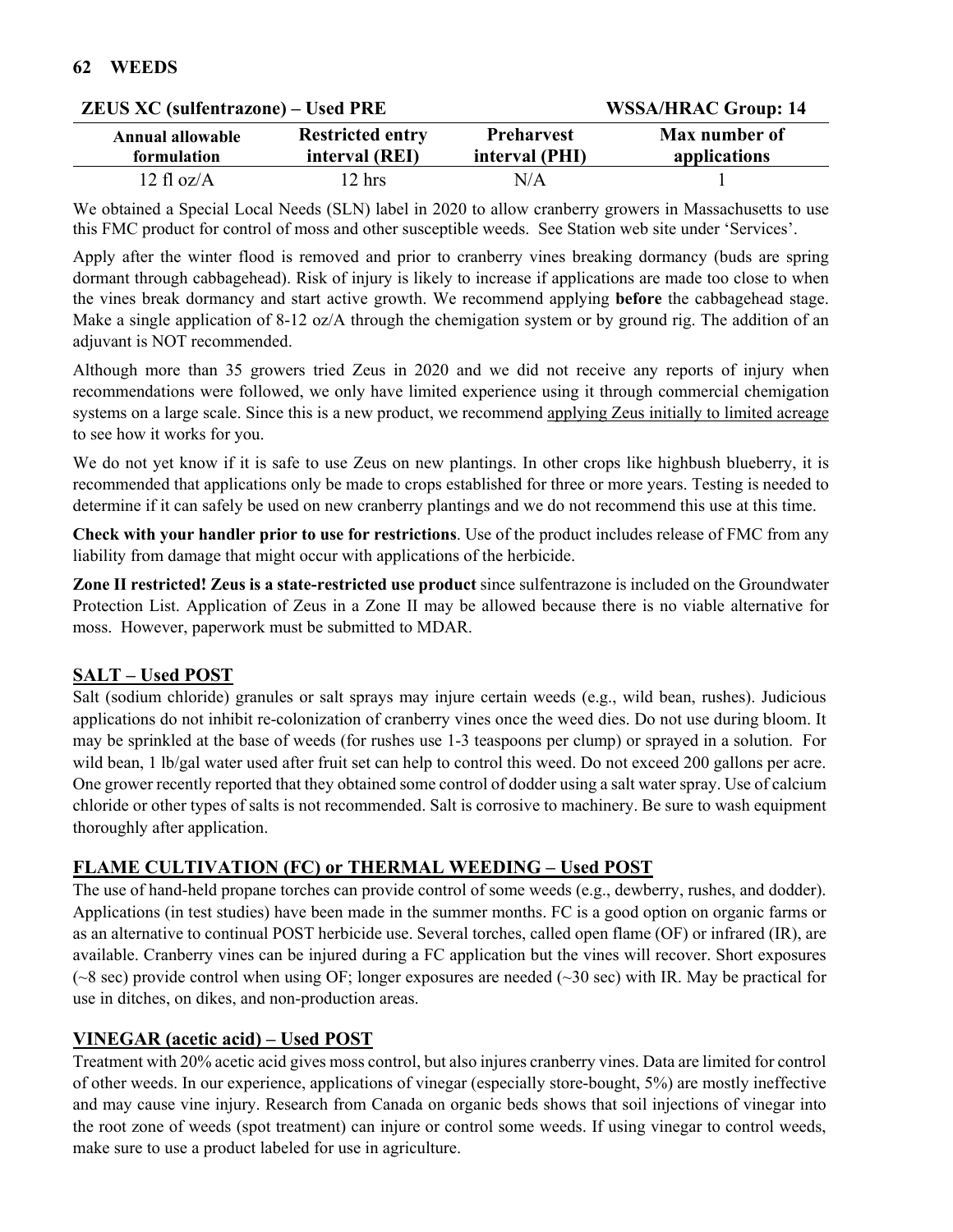#### **Soil pH management to improve weed control**

#### **SULFUR**

Determine soil pH in the weedy area prior to sulfur application. If pH is 5.0 or above, use two applications of 500 lb/A each (or 4 applications of 250 lb/A) to reach 1,000 lb. of elemental sulfur per season. Begin application in late spring when soil is drained and the need for frost protection is over. Most growers allow 3-6 weeks between applications. Do not apply sulfur to puddled or waterlogged areas as resultant production of hydrogen sulfide can cause severe vine toxicity. Changes in pH can be very slow. Granular applications may take up to 9 months to reduce pH enough to affect weed populations. The smaller the sulfur pellet size, the faster the pH is lowered. Use pelletized sulfurs only. Do not use flowers of sulfur (usually bright yellow powders); they can be phytotoxic and are difficult to apply. Reducing soil pH below 4.0 may weaken the cranberry vines. Do not use potassium sulfate since *sulfate* (SO4) will not lower soil pH. Yearly sulfur applications may be needed as the pH can creep up in subsequent years. Test soil pH yearly to determine the effectiveness of sulfur applications. The effect of lowered pH on control of cinquefoil is moderate. Eye protection and dust masks are recommended when making sulfur applications. See Nutrition Section for more info on sulfur and soil pH.

# *OFF-BOG USE***: WEED MANAGEMENT OUTSIDE OF PRODUCTION AREAS**

**AQUATIC WEEDS.** Reports of grower problems with aquatic weeds have been increasing. Aquatic weeds can be submersed, floating plants, floating leaf plants or emergent plants. Common aquatic species for our area may include fanwort, variable watermilfoil, bladderwort, hydrilla, duckweed, and water lilies. Be sure to get a correct identification of the weed problem before treating. Treatment of some water areas may require a permit. Non-chemical methods (e.g., harvesting, suction, hand pulling, dredging) are available but are very expensive. The use of grass carp for aquatic weed control is NOT permitted per MA Fish and Wildlife. Call 508-389-6300 for more information.

**DIQUAT.** This herbicide should only be used on water weeds growing in areas **outside of the bog**. Do not use in any ditch associated with the production area. Diquat will control water weeds such as bladderwort, coontail, elodea, and pondweeds. A non-ionic surfactant (e.g., Induce, Activator 90) may improve performance. Check the label for rate information, and directions on spot treating surface weeds.

#### **RODEO**

This glyphosate product can only be used to control weeds that occur outside of the production area. Application is spray to wet leaf surfaces, not to runoff. Extremely cool or cloudy weather following application may slow the activity of this herbicide. Best control is obtained when plants are at late growth stages approaching maturity. Weeds under stress will not be controlled as well as healthy plants. Rainfall within 6 hours of application may reduce effectiveness, and heavy rainfall within 2 hours of application may necessitate reapplication. Do not add ammonium sulfate to Rodeo mixtures.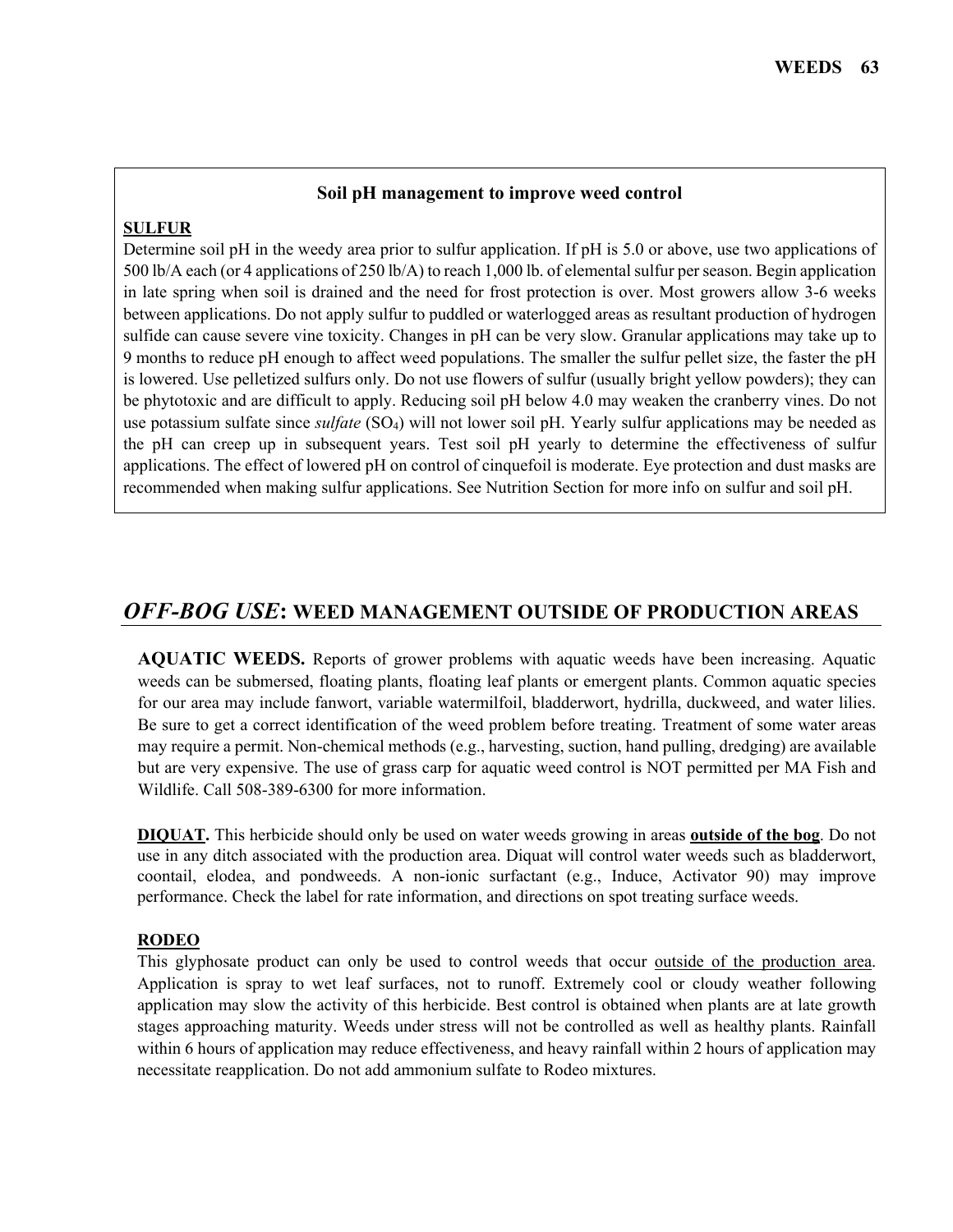# *OFF-BOG* AQUATIC WEED CONTROL

| <b>Diquat</b>               | 1-2 gal per surface acre  | Use during Summer months. Water use is restricted<br>for various time periods depending on product and<br>pattern of use. CHECK THE LABEL! Use only on                                                                                                                                              |  |
|-----------------------------|---------------------------|-----------------------------------------------------------------------------------------------------------------------------------------------------------------------------------------------------------------------------------------------------------------------------------------------------|--|
| Reward                      | (37% ai diquat dibromide) | still water areas outside of bog (e.g., farm ponds,<br>reservoirs). Water temperature should be $>50^{\circ}$ F for                                                                                                                                                                                 |  |
| WSSA/HRAC group: 22         |                           | best activity. Do not use in or on bog ditches.                                                                                                                                                                                                                                                     |  |
| Rodeo<br>WSSA/HRAC group: 9 | $(54\%$ ai glyphosate)    | Apply during the Summer months. Rodeo is<br>registered for use on noncrop land only. Use in<br>interior ditches is not permissible. Recommended<br>spray solution: 5 fl oz/3 gallons. Add NIS at the rate<br>of 0.25-0.50% volume basis $(1-2 \text{ fl oz or } 2-4 \text{ Tbsp})$<br>in $3$ gal.). |  |
|                             |                           | More effective against cattails and water lilies. Not<br>effective against submersed weeds.                                                                                                                                                                                                         |  |

#### **ALGAEICIDES**

Algaecides for control of algae (green scum) are usually prescribed on an acre-foot basis. An acre-foot is the amount of water needed to cover one acre of bog with one foot of water  $\sim$  300,000 gallons of water). These include products like Cutrine Plus, which are labeled for use in ponds, ditches, and canals. Read all product labels carefully before using.

**NAUTIQUE** (by SePro) is a copper carbonate (double-chelated copper formulation) product that is labeled to control floating, emerged, and submerged vegetation in still or flowing aquatic sites such as reservoirs, ponds, slow-flowing water bodies, crop and non-crop irrigation systems. Do not use if carbonate hardness of the water is less than 50 ppm (this is generally the case in MA) as efficacy may be decreased and non-target toxicity may be increased. If applying to public waters, check with the local authorities for permit process. Nautique can be mixed with other aquatic herbicides; check the label. When applying to irrigation ponds, hold water for a minimum of 3 hours before irrigating plants. It is highly corrosive and carries a DANGER label. It may be fatal if absorbed through the skin. Be very careful with this product!! Wear all recommended protective equipment. Application rate varies by vegetation density and depth of treated area. Please read the label. If you have any questions, please consult with a Weed or Aquatic Weed Extension specialist prior to treating.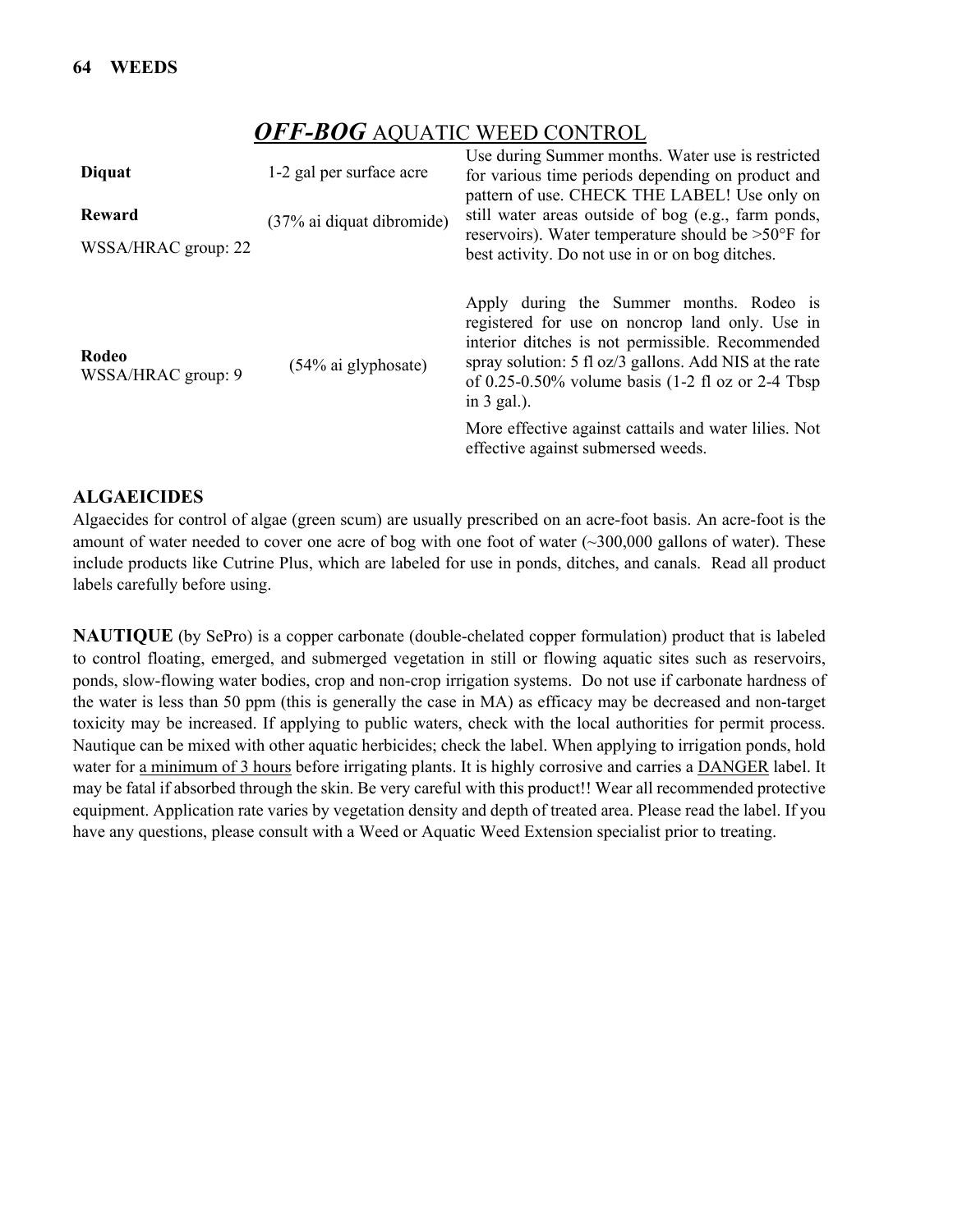# *OFF-BOG* WOODY AND BROADLEAF PERENNIALS CONTROL

(not in ditches or canal banks)

Hand pulling is most beneficial in Spring and early Summer when the soil is moist and the plants are fairly small.

**CROSSBOW, WEEDONE (2,4-D).** Crossbow and Weedone are labeled for **non-bog use only**. Be cautious! Crossbow contains triclopyr for which there is **no food tolerance**. Do not use Crossbow or Weedone on dikes or canal banks. Use it only on weeds located far away from the bog. These products have considerable potential to evaporate and cause crop injury. They have the potential to drift far from the site of application, and can injure nearby plants such as apple trees, grapes, etc. Avoid applying 2,4-D on hot, sunny, and humid days when there is little air movement. 2,4-D products can be highly effective at controlling some weeds.

| Weedone<br>WSSA/HRAC Group:<br>$\overline{4}$  | Do not dilute                 | Apply in February and March. Spray to wet. Avoid drift onto<br>bog. Controls woody plants on roadsides and non-crop areas. It<br>is no longer produced, but available product may be used off<br>the bog.                                                                |
|------------------------------------------------|-------------------------------|--------------------------------------------------------------------------------------------------------------------------------------------------------------------------------------------------------------------------------------------------------------------------|
| Crossbow<br>WSSA/HRAC Group:<br>$\overline{4}$ | up to $2$ gal/ $\overline{A}$ | Mix with enough water to deliver 10-30 gal/A. Application<br>rates vary depending on target species and application method.<br>Drift to desirable plants may cause injury (esp. grapes and<br>tomatoes). Do not apply to water. Read the label! See Notes on<br>$2,4-D.$ |

#### **RENOVATION AND NON-PRODUCING BOGS**

**FUMIGANTS.** Basamid (dazomet) and Vapam (metam-sodium) are soil fumigants that can be used on cranberry beds. They can only be used if fruit will not be harvested and delivered for 12 months postapplication. **DO NOT USE FUMIGANTS AS A SPOT-TREATMENT IF ANY VINES WITHIN A DIKED SECTION WILL BE HARVESTED**. If it is used on part of section, no fruit can be harvested or delivered from the entire (contiguous) section. If you are renovating an entire section, a portion of that section can be spot-treated with a fumigant. More information on the use of fumigants may be found in the Planting New Cranberry Beds Fact Sheet [\(http://ag.umass.edu/cranberry/fact-sheets\)](http://ag.umass.edu/cranberry/fact-sheets). Contact the Weed Specialist if you have any questions about using these chemicals.

**You must complete EPA fumigant training before applying any fumigant**. You **must** get certified/pass the module on EPA's web site. As required by updated soil fumigant product labels, certified applicators must successfully complete an EPA-approved training program covering the new soil fumigant provisions. Please go to the EPA's web site for more information:

<https://www.epa.gov/soil-fumigants/soil-fumigant-training-certified-applicators>

Note: There is a provision that if you are already certified in a soil fumigation (sub)category and your state is listed with additional training option and requirements, you can bypass the training. Massachusetts is NOT one of these states! So you must take and pass the modules.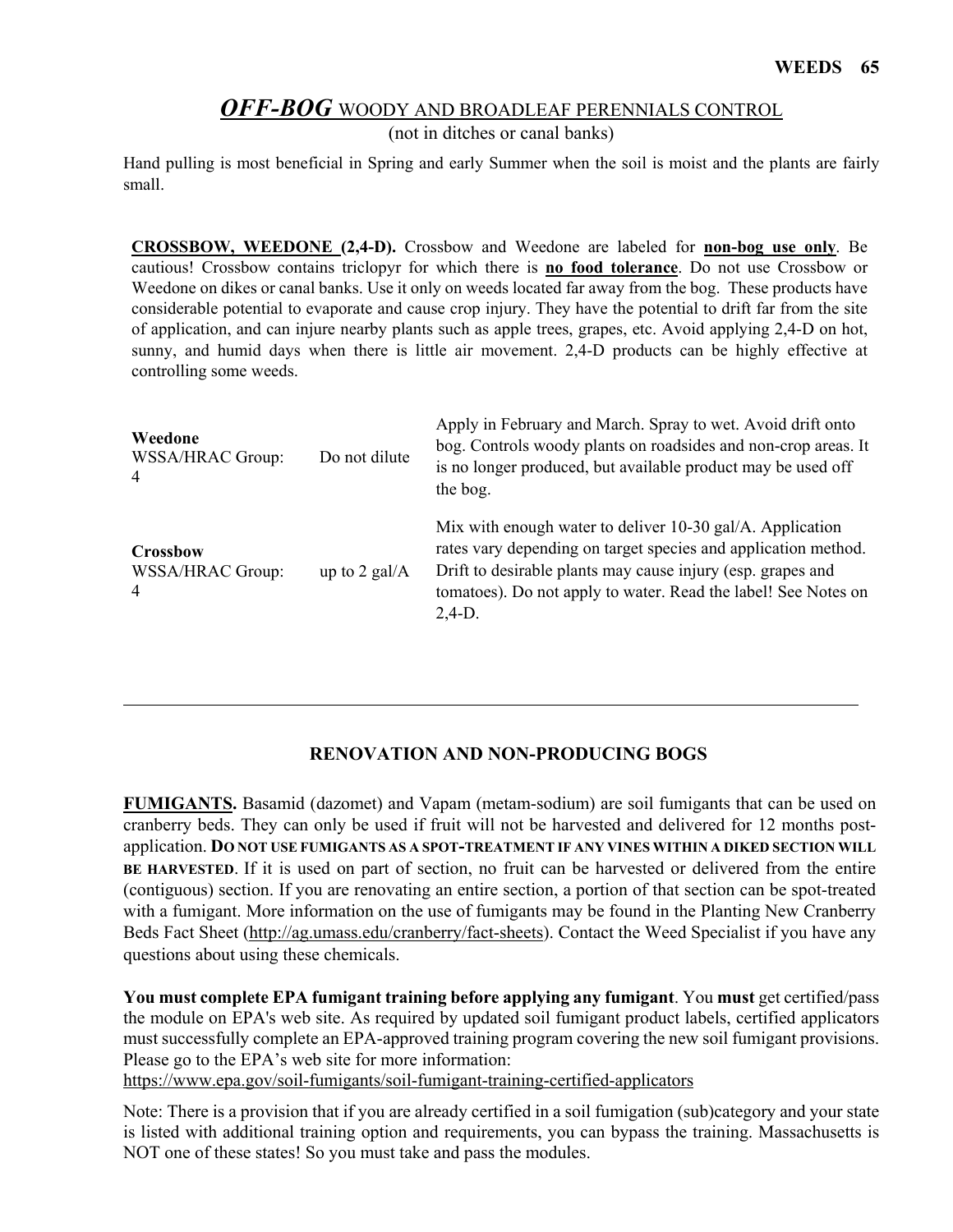**REGLONE, and others (Diquat dibromide).** Non-selective herbicide. Reglone and other diquat products registered for use on non-producing beds should only be used on bogs that will be renovated or will not be harvested for 1 year. The intended use is as a site-preparation product, not for use for spot weed control on an active farm. This product works as a plant desiccant and should be used as a directed spray. Reglone cannot be applied by chemigation. Use 1.5-2 pt/15 gallons water by ground. May need repeat applications. Add NIS. WSSA/HRAC Group: 22.

**FUSILADE (Fluazifop).** This selective grass herbicide can only be used on non-producing bogs. It is used postemergence for control of true grasses. Sprayed grass will turn yellow and die back over a 1-4 week period depending on climatic conditions. It is rainfast after 1 hour. Add a COC at 0.5-1% v:v or 0.25-0.5% v:v if using a NIS. Use 0.75 fl oz herbicide per gallon water. REI is 12 hr. WSSA/HRAC Group: 1.

# **DITCH MANAGEMENT**

# **WOODY AND BROADLEAF PERENNIALS ON DIKES (BOG-SIDE)**

Cultural controls include mowing the ditch and dike areas during the summer months. Some areas may need to be done more than once. Hand pulling is most beneficial in the spring and early summer when the soil is moist and the plants are fairly small. Controlling weeds on the dikes may be useful in reducing spread of these weeds onto bogs.

# **DITCH WEEDS** (*e.g., Arrowhead, Pickerelweed, Pond lilies, Bur-reed, Duckweed*)

Clean ditches by hand or mechanically preferably twice a year. Draining ditches can sometimes be helpful in killing some aquatic weeds (e.g., duckweed). Preemergence herbicides registered for use on the bog may **NOT** be used in the ditches for weed control. Roundup use is permitted in dry ditches as a wipe or a spray. See notes on Roundup. Flame cultivation may be an effective nonchemical tool for ditch weed management.

# **NOTES ON CONSERVATION SEED MIXES FOR DIKES AND DITCHES**

The seed mix recommended by Plymouth County Conservation District contains perennial species, at least one nitrogen-fixer, is drought-resistant, must not introduce known weed seeds, contains at least 3 species, and is economical to purchase. The current permanent seeding mixture recommend for well to moderately well-drained soils on "Embankments, Steep Slopes, Roadsides, Dikes, Dams, and Ponds" is creeping red fescue (15 lb/A), perennial ryegrass (5 lb/A), redtop (2 lb/A), and white clover (4 lb/A). For cranberry bog dikes, consider replacing the clover with 6 lb/A birdsfoot trefoil. For more information on planting rates and cost, please contact the West Wareham office at 508-295-5151.

Other seed mixes may be used but if you want to take advantage of cost-sharing, be sure to confer with NRCS prior to using a non-standard, non-recommended seed mix. Creeping red fescue and hard fescue may offer good stabilization coupled with low maintenance. You may want to consider the addition of an annual ryegrass (small proportion of total) for quick colonization along with the fescues. If you wish the fescues to predominate, be sure to mow the ryegrass prior to seed production (late summer-early fall).

Use herbicide with caution when re-seeding dikes, as some herbicides will control grasses and legumes present in seed mixes. Red clover was susceptible to injury from Callisto. Hard and creeping red fescue and switchgrass showed symptoms briefly but recovered within a few weeks.